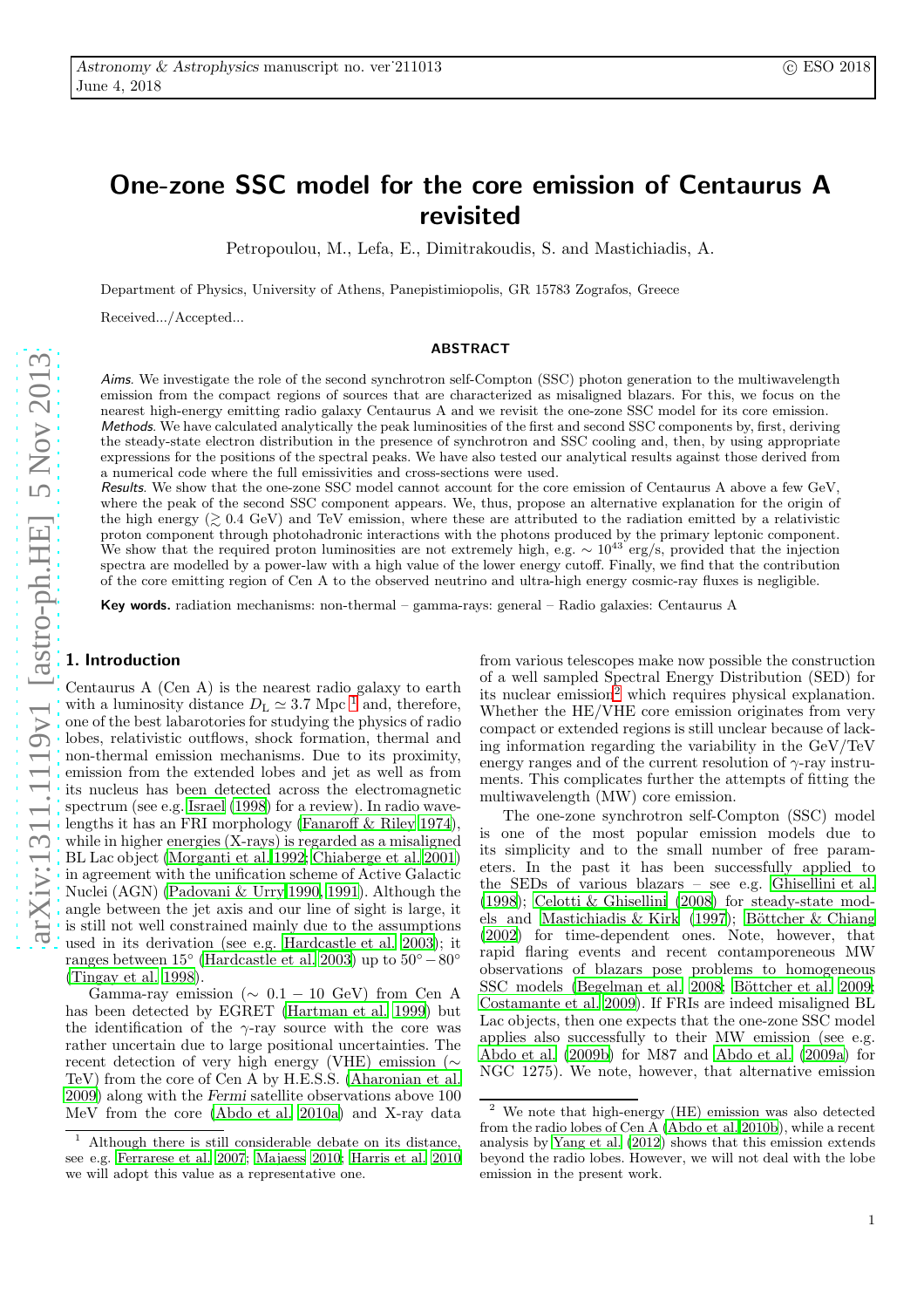models have also been proposed (e.g. [Giannios et al. \(2010](#page-10-23)) for M87). In the case of Centaurus A it is still the leading interpreting scenario for the core emission, at least below the TeV energy range [\(Chiaberge et al. 2001;](#page-10-3) [Abdo et al.](#page-10-9) [2010a;](#page-10-9) Roustazadeh & Böttcher 2011).

However, there is a subtle point that must be taken into account when applying one-zone models to FRIs: due to the large viewing angle the Doppler factor  $\delta$  cannot take large values (in most cases  $\delta < 5$ ) in contrast to blazars where typical values are  $\delta \sim 20 - 30$ , while even higher values  $(40 < \delta < 80)$  appear in the literature [\(Konopelko et al.](#page-10-24) [2003](#page-10-24); Aleksić et al. 2012). Thus, unless the observed  $\gamma$ -ray luminosity of FRIs is by a few orders of magnitude lower than the one of blazars, the injection power of relativistic radiating electrons must be high enough to account for it[3](#page-1-0) . The above imply that in cases where the radius of the emitting source is not very large, higher order SSC photon generations may, in general, contribute to the total SED and are not negligible as in the case of blazars.

In the present work we focus on Cen A as a typical example of a misaligned blazar. We show that the simple homogeneous SSC model cannot fully account for its MW core emission due to the emergence of the second SSC photon generation. We, therefore, present an alternative scenario where the SED up to the GeV energy range is attributed to SSC emission of primary electrons, while the GeV-TeV emission itself is attributed to photohadronic processes.

The present work is structured as follows: in Section 2 we calculate analytically using certain approximations the peak luminosities of the synchrotron and SSC (first and second) components for parameters that are relevant to Cen A; in the same section we test our results against those obtained from a numerical code that employs the full expressions for the cross sections and emissivities of all processes. In Section 3 we show the effects that the second SSC component has on the overall one-zone SSC fit of the MW core emission of Cen A. In Section 4 we introduce a relativistic proton distribution in addition to the primary electron one, and present the resulting leptohadronic fits to the emitted MW spectrum; we also discuss the resulting neutrino and ultra-high energy cosmic ray emission. Finally, we conclude in Section 5 with a discussion of our results.

#### 2. Analytical arguments

The calculation of the steady-state electron distribution in the case of a constant in time power-law injection under the influence of synchrotron and SSC (in the Thomson regime) cooling can be found in Lefa & Mastichiadis  $(2013)$  – hereafter LM13. However, in the present section and for reasons of completeness, we derive the analogous solution for monoenergetic electron injection. On the one hand, this choice significantly simplifies our analytical calculations. On the other hand, it is justified since the power-law photon spectrum in the range  $10^{13} - 10^{15}$  Hz is very steep and it can be therefore approximated by the synchrotron cutoff emission of a monoenergetic electron distribution.

#### 2.1. Steady state solution for the electron distribution

We assume that electrons are being injected at  $\gamma_0$  and subsequently cool down due to synchrotron and SSC losses. Here we assume that all scatterings between electrons and synchrotron photons occur in the Thomson regime, which is true for parameter values related to the spectral fitting of Cen A (see Sections 2.2 and 3). The electron distribution cools down to a characteristic Lorentz factor  $\gamma_c$  where the escape timescale  $(t_{\rm e,esc})$  equals the energy loss timescale and it is given by

$$
\gamma_{\rm c} = \frac{3m_{\rm e}c}{4\sigma_{\rm T}t_{\rm e,esc}(u_{\rm B} + u_{\rm s})},\tag{1}
$$

where  $t_{\text{e,esc}} = R/c$ , R is the size of the emitting region,  $u_{\text{B}}$ is the magnetic energy density and

<span id="page-1-1"></span>
$$
u_{\rm s} = m_{\rm e}c^2 \int_{\epsilon_{\rm min}}^{\epsilon_{\rm max}} d\epsilon \ \epsilon n_{\rm s}(\epsilon),\tag{2}
$$

is the energy density of synchrotron photons. The integra-tion limits in eq. [\(2\)](#page-1-1) are  $\epsilon_{\text{max}} = b\gamma_0^2$  and  $\epsilon_{\text{min}} = b\gamma_c^2$ , where  $b = B/B_{cr}$  and  $B_{cr} = 4.4 \times 10^{13}$  G. In what follows, all energies that appear in the relations will be normalized with respect to  $m_{\rm e}c^2$ , unless stated otherwise. Here we assume that  $\gamma_c$  is much smaller than  $\gamma_0$ , which further implies that the particle escape is less significant than the energy losses in shaping the electron distribution at the particular energy range. Thus, the electron distribution  $n_e$  at the steady state is described by the kinetic equation below

<span id="page-1-3"></span>
$$
Q(\gamma) = \frac{4}{3m_{\rm e}c^2} \sigma_{\rm T}c \frac{\partial}{\partial \gamma} \left[ \gamma^2 n_{\rm e}(\gamma) \left( u_{\rm B} + u_{\rm s} \right) \right]
$$
(3)

where and  $Q(\gamma) = Q_0 \delta(\gamma - \gamma_0)$  is the injection rate per unit volume of electrons having Lorentz factors in the range  $(\gamma, \gamma+d\gamma)$ . Under the δ-function approximation for the synchrotron emissivity, the differential number density of synchrotron photons is given by – see e.g. [Mastichiadis & Kirk](#page-10-27) [\(1995\)](#page-10-27),

<span id="page-1-2"></span>
$$
n_{\rm s}(\epsilon) = A_2 \epsilon^{-1/2} n_{\rm e} \left( \sqrt{\frac{\epsilon}{b}} \right),\tag{4}
$$

where

$$
A_2 = \frac{2}{3} R \sigma_{\rm T} u_{\rm b} b^{-3/2}.
$$
\n(5)

and  $u<sub>b</sub>$  is the dimensionless magnetic energy density, i.e.  $u_{\rm b} = u_{\rm B}/m_{\rm e}c^2$ . Plugging eqs. [\(2\)](#page-1-1) and [\(4\)](#page-1-2) into eq. [\(3\)](#page-1-3) we find

<span id="page-1-4"></span>
$$
Q_0 \delta(\gamma - \gamma_0) = \frac{4}{3} \sigma_{\rm T} c \frac{\partial}{\partial \gamma} \left[ \gamma^2 n_{\rm e}(\gamma) G_{\rm e} \right],\tag{6}
$$

where  $G_e$  depends on the electron distribution as

$$
G_{\rm e} = \left(u_{\rm b} + \frac{4}{3}\sigma_{\rm T}Ru_{\rm b}\int_{\gamma_{\rm c}}^{\gamma_0} \mathrm{d}x \ x^2 n_{\rm e}(x)\right). \tag{7}
$$

An ansatz for the solution  $n_e$  of the above integrodifferential equation is  $n_e(\gamma) = k_e \gamma^{-p}$  with  $k_e$  and p being the parameters to be determined. By substituting the above solution into eq. [\(6\)](#page-1-4) we find that  $p = 2$  and that  $k_e$ satisfies the following quadratic equation

$$
\left(\frac{4}{3}\sigma_{\rm T}Ru_{\rm b}\gamma_0\right)k_e^2 + u_{\rm b}k_e - \frac{3Q_0}{4\sigma_{\rm T}c} = 0,\tag{8}
$$

<span id="page-1-0"></span>We remind that for emission from a spherical region that moves with a Doppler factor  $\delta$ , the relation between the luminosity as measured in the rest-frame  $L'$  and the observed one  $L_{\rm obs}$  is  $L_{\rm obs} = \delta^4 L'$ .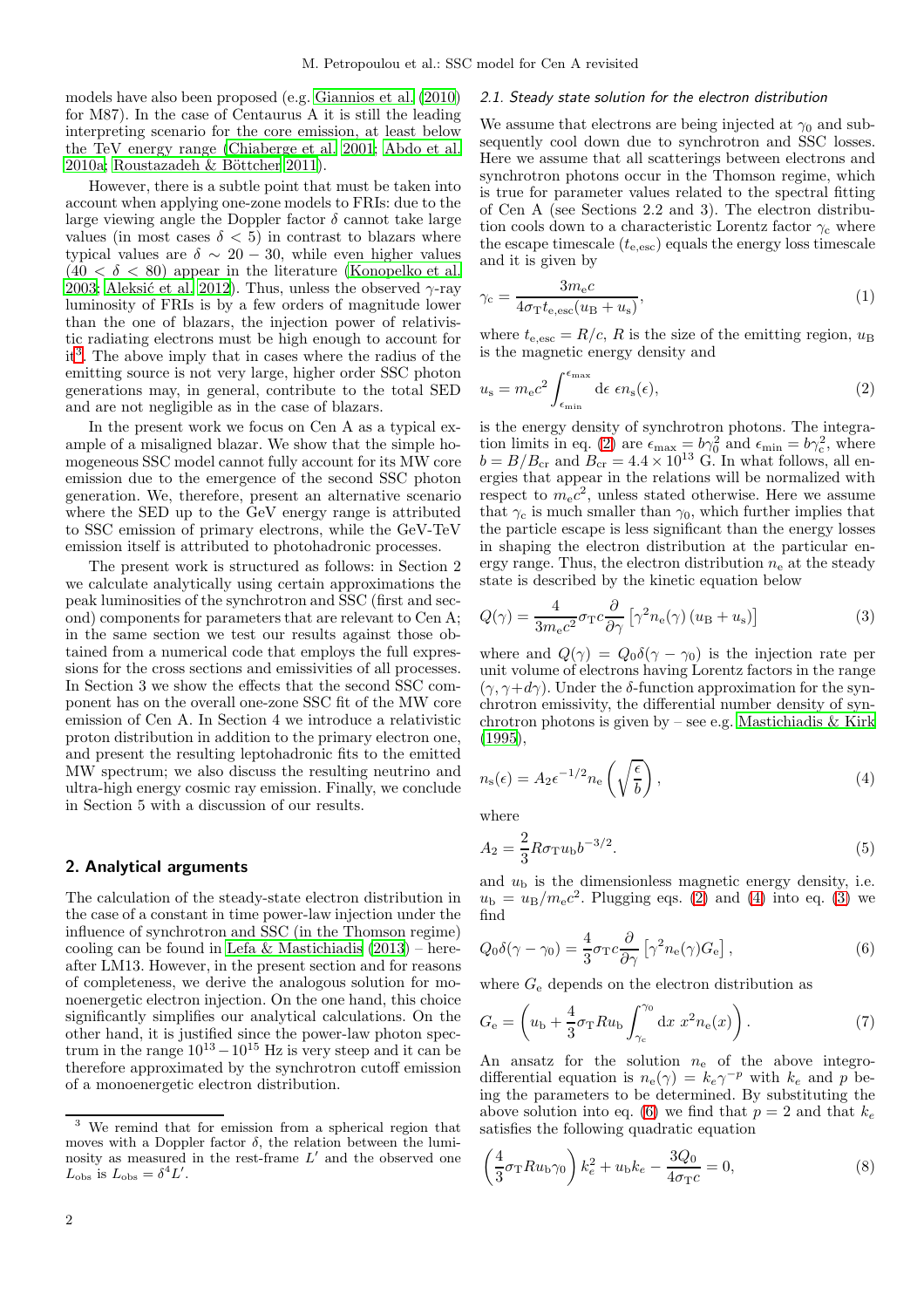$\lambda$ 

with  $k_e$  being the positive root

<span id="page-2-0"></span>
$$
k_e = \frac{3}{8\sigma_{\rm T} R \gamma_0} \left( -1 + \sqrt{1 + \frac{4Q_0 R \gamma_0}{c u_{\rm b}}} \right).
$$
 (9)

It is more convenient to express  $k_e$  in terms of the electron injection compactness  $\ell_{\rm e}^{\rm inj}$ , which is defined as

$$
\ell_{\rm e}^{\rm inj} = \frac{\sigma_{\rm T} L_{\rm e}^{\rm inj}}{4\pi R m_{\rm e} c^3},\tag{10}
$$

where  $L_e^{\text{inj}}$  is the total injection luminosity of electrons. Using the relation between  $Q_0$  and  $\ell_{\rm e}^{\rm inj}$  for monoenergetic injection, i.e.

$$
Q_0 = \frac{3\ell_{\rm e}^{\rm inj}c}{\sigma_{\rm T}R^2\gamma_0} \tag{11}
$$

we find

<span id="page-2-1"></span>
$$
k_e = \frac{3}{8\sigma_{\rm T}R\gamma_0} \left( -1 + \sqrt{1 + \frac{12\ell_{\rm e}^{\rm inj}}{\ell_{\rm B}}} \right),\tag{12}
$$

where the 'magnetic compactness'  $\ell_{\text{B}} = \sigma_{\text{T}} R u_{\text{b}}$  was introduced. There are two limiting cases that can be studied depending on the ratio  $12\ell_{\rm e}^{\rm inj}/\ell_{\rm B}$ .

– Synchrotron dominated cooling or  $\ell_{\rm e}^{\rm inj} << \ell_{\rm B}/12$  where we find

$$
k_e \approx \frac{9\ell_{\rm e}^{\rm inj}}{4\sigma_{\rm T}^2 R^2 u_{\rm b} \gamma_0} + \mathcal{O}\left((\ell_{\rm e}^{\rm inj}/\ell_{\rm B})^2\right) \tag{13}
$$

– Compton dominated cooling or  $\ell_{\rm e}^{\rm inj} \gg \ell_{\rm B}/12$  where we find

$$
k_e \approx \frac{3}{4} \left( \frac{3\ell_e^{\text{inj}}}{R^3 \sigma_T^3 u_b \gamma_0^2} \right)^{1/2}.
$$
 (14)

#### 2.2. Peak luminosities

The relation between the electron injection rate and the normalization of the distribution at the steady-state (eqs.  $(9)$  or  $(12)$ ) is crucial for the correct calculation of the peak luminosities. The calculation is complete when the proper expressions of the emissivities and of the energies where the peaks appear are taken into account. Our results, for each emission component, are presented below.

#### Synchrotron component

In the optically thin to synchrotron self-asborption regime, which is the case considered here, the differential synchrotron luminosity per unit volume is given by  $J_{syn}(\epsilon)$  =  $(c/R) u_s(\epsilon)$ ; we note that the units of  $J_{syn}$  are erg cm<sup>-3</sup> s<sup>-1</sup> per dimensionless energy  $\epsilon$ . Under the  $\delta$ -function approximation for the synchrotron emissivity, the peak luminosity (per unit volume) of the corresponding component  $(\mathcal{L}_{\rm peak}^{\rm syn})$ ) emerges at  $\epsilon_{\text{peak}}^{\text{syn}} = b\gamma_0^2$  and it is given by

$$
\mathcal{L}_{\text{peak}}^{\text{syn}} \equiv \epsilon J_{\text{syn}}(\epsilon)|_{\epsilon = \epsilon_{\text{peak}}^{\text{syn}}} = \frac{2}{3} \sigma_{\text{T}} m_{\text{e}} c^3 u_{\text{b}} \gamma_0 k_e \tag{15}
$$

or using eq. [\(12\)](#page-2-1)

<span id="page-2-4"></span>
$$
\mathcal{L}_{\text{peak}}^{\text{syn}} = \frac{u_{\text{b}} m_{\text{e}} c^3}{4R} \left( -1 + \sqrt{1 + \frac{12 \ell_{\text{e}}^{\text{inj}}}{\ell_{\text{B}}}} \right). \tag{16}
$$

We note that if we were to use the full expression for the synchrotron emissivity (e.g. [Rybicki & Lightman 1979\)](#page-11-3), the peak in a  $\nu F_{\nu}$  plot would appear at a slightly different energy than  $b\gamma_0^2$ .

#### First SSC component

For parameter values related to the spectral fitting of Cen A, e.g. for  $\gamma_0 = 10^3$  and  $b \sim 10^{-13}$  we find  $\gamma_0 \epsilon_{\rm peak}^{\rm syn} =$  $b\gamma_0^3 \ll 1$ , i.e. scatterings between the maximum energy electrons with the whole synchrotron photon distribution occur in the Thomson regime. Under the above assumption the peak luminosity (per unit volume) of the first SSC component  $(\mathcal{L}^{\text{ssc},1}_{\text{peak}})$  emerges at

$$
\epsilon_{\text{peak}}^{\text{ssc},1} = \begin{cases} \frac{4}{3}b\gamma_0^4 e^{-\frac{1}{1-\alpha}} & \text{for } p < 3\\ \frac{4}{3}b\gamma_0^2 \gamma_c^2 e^{-\frac{1}{1-\alpha}} & \text{for } p > 3 \end{cases} \tag{17}
$$

where  $\alpha = (p-1)/2$  is the synchrotron spectral index and  $p$  is the power-law index of the electron distribution at the steady state – see e.g. Gould  $(1979)$ . In our case the energy of the peak is given by the first branch of the above equation since  $p = 2$ . The peak luminosity is then given by

<span id="page-2-3"></span>
$$
\mathcal{L}_{\text{peak}}^{\text{ssc},1} \equiv \epsilon_1 J_{\text{ssc},1}(\epsilon_1)|_{\epsilon_1 = \epsilon_{\text{peak}}^{\text{ssc},1}} = \frac{c}{4\pi R} m_{\text{e}} c^2 \epsilon_1^2 n_{\text{ssc}}^{(1)}(\epsilon_1),\qquad(18)
$$

where  $n_{\rm ssc}^{(1)}$  is the differential number density of SSC photons (1st generation) that is given by

<span id="page-2-2"></span>
$$
n_{\rm ssc}^{(1)}(\epsilon_1) = \frac{4\pi R}{c} \frac{3\sigma_{\rm T}c}{4} \int_{\epsilon_{\rm min}}^{\epsilon_{\rm max}} d\epsilon \frac{n_{\rm s}(\epsilon)}{\epsilon} I_{\rm e}(\epsilon_1, \epsilon), \tag{19}
$$

where

$$
I_{\mathbf{e}}(\epsilon_1, \epsilon) = \int_{\max[\gamma_{\mathbf{e}}, 1/2\sqrt{\epsilon_1/\epsilon}]}^{\min[\gamma_0, 1/2\sqrt{\epsilon_1/\epsilon}]} d\gamma \frac{n_{\mathbf{e}}(\gamma)}{\gamma^2} F_C(q, \Gamma_e). \tag{20}
$$

Here  $F_C(q, \Gamma_e)$  is the Compton kernel

$$
F_C = 2q \ln q + (1 + 2q)(1 - q) + \frac{1}{2} \frac{(\Gamma_e q)^2}{1 + \Gamma_e q} (1 - q)
$$
 (21)

and

$$
\Gamma_e = 4\epsilon \gamma \text{ and } q = \frac{\epsilon_1/\gamma}{\Gamma_e (1 - \epsilon_1/\gamma)}.
$$
\n(22)

In the Thomson limit, which therefore applies in our case,  $\Gamma_e \ll 1$  and  $\epsilon_1/\gamma \ll 1$ ; the Compton kernel takes then the simplified form

$$
F_C \approx \left(2\frac{\epsilon_1}{4\gamma^2\epsilon} \ln\left(\frac{\epsilon_1}{4\gamma^2\epsilon}\right) + \frac{\epsilon_1}{4\gamma^2\epsilon} + 1 - 2\left(\frac{\epsilon_1}{4\gamma^2\epsilon}\right)^2\right). (23)
$$

Following Blumenthal  $\&$  Gould (1970) – henceforth BG70 – we assume that the energies of the scattered photons lie away from the high- and low-energy cutoffs. Since the integrand of  $I_e$  is a steep function of  $\gamma$ , the upper cutoff does not contribute to the integration, and  $I<sub>e</sub>$  is written as

$$
I_e = \frac{1}{2} k_e \left(\frac{\epsilon_1}{4\epsilon}\right)^{-3/2} \int_0^1 dy y^{1/2} (2y \ln y + y + 1 - 2y^2) =
$$
  
=  $4k_e \left(\frac{\epsilon_1}{\epsilon}\right)^{-3/2} C_1$  (24)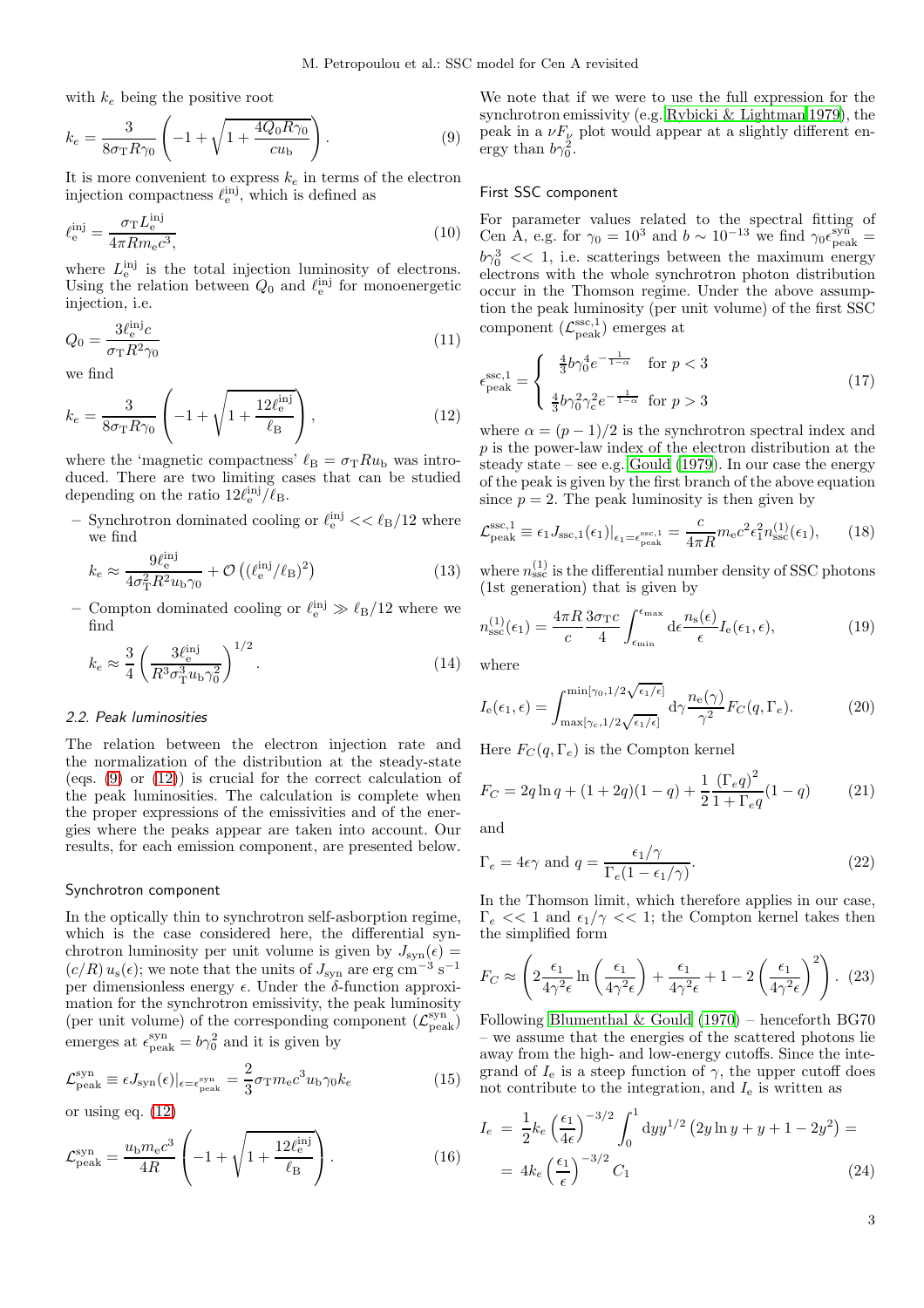where  $y = \frac{\epsilon_1}{4\gamma^2 \epsilon}$  and  $C_1 = 0.975 \simeq 1$ . The above expression is then inserted in eq. [\(19\)](#page-2-2) and we find

<span id="page-3-1"></span>
$$
n_{\rm ssc}^{(1)}(\epsilon_1) = 8\pi R^2 \sigma_{\rm T}^2 k_e^2 u_b b^{-1/2} C_1 \ln \Sigma_1 \epsilon_1^{-3/2},\tag{25}
$$

for  $4b\gamma_c^4 < \epsilon_1 < 4b\gamma_0^4$ . In the above,  $\ln \Sigma_1$  is the Compton logarithm which also depends on  $\epsilon_1$ . In reality, ln  $\Sigma_1$  changes functional form at  $\epsilon_{\star} = \frac{4}{3}b\gamma_0^2\gamma_c^2$  but for the case studied here  $(p = 2)$  the departure of  $n_{\rm ssc}^{(1)}$  from a pure power-law with index  $-3/2$ , at least away from the cutoffs, is not significant – see also eqs. $(27)-(28)$  in [Gould \(1979\)](#page-10-28). Inserting the above expression into eq. [\(18\)](#page-2-3) we find

<span id="page-3-0"></span>
$$
\mathcal{L}_{\text{peak}}^{\text{ssc},1} = \frac{3\sqrt{3}}{16e} \frac{u_{\text{b}} m_{\text{e}} c^3}{R} \left( -1 + \sqrt{1 + \frac{12\ell_{\text{e}}^{\text{inj}}}{\ell_{\text{B}}}} \right)^2 \tag{26}
$$

where we have neglected the factor  $C_1 \ln \Sigma_1$ . Whether our choice is justified or not it will be tested later on, by comparing eq. [\(26\)](#page-3-0) against the results obtained with the numerical code.

# Second SSC component

As already mentioned in the introduction, in the case of blazars, higher order scatterings, i.e. between electrons and SSC photons of the first generation, are negligible (e.g. see [Bloom & Marscher 1996](#page-10-30)). On the other hand, SSC modelling of SEDs from radio galaxies requires, in general, high electron compactnesses  $(\ell_{\rm e}^{\rm inj})$  due to the deamplified radiation; of course, this is a rather qualitative argument since the determination of  $\ell_{\rm e}^{\rm inj}$  depends also on the absolute value of the observed flux, the ratio of the peak luminosities of the low- and high-energy humps and the size of the emitting region. Here we proceed to calculate analytically the peak luminosity of the second SSC component, which will be then compared to the synchrotron and first SSC peak luminosities.

An analogous calculation to that of eq. [\(19\)](#page-2-2) for the second generation of SSC photons is, in principle, more complicated because of the Klein-Nishina effects, which for the parameters considered here, become unavoidable. In fact, the scatterings of electrons with SSC photons from the first generation occur only partially in the Thomson and Klein-Nishina regimes. Thus, one must use the full expression of the Compton kernel (e.g. eq. (2.48) in BG70), which hinders any further analytical calculations. In order to proceed, however, we used a simplified version of the single electron Compton emissivity

$$
j_{\rm ssc,2}(\epsilon_2) = j_0 \delta \left(\epsilon_2 - \frac{4}{3} \gamma^2 \epsilon_1\right) H\left(\frac{3}{4} - \gamma \epsilon_1\right),\tag{27}
$$

where the step-function introduces an abrupt cutoff in order to approximate the Klein-Nishina supression and  $j_0 = 4/3\sigma_{\rm T}c\gamma^2u_{\rm ssc,1}$ . Here  $u_{\rm ssc,1} = m_{\rm e}c^2\int{\rm d}\epsilon_1\epsilon_1n_{\rm ssc}^{(1)}$  and  $n_{\rm ssc}^{(1)}$  is approximated by a single power-law, i.e. it is given by eq. [\(25\)](#page-3-1) without the logarithmic term. The differential luminosity of the second SSC component (per unit volume) is then simply

$$
J_{\rm ssc,2} = \frac{4}{3} \sigma_{\rm T} c \int_{\gamma_{\rm c}}^{\gamma_{\rm max}} d\gamma \int_{\epsilon_{\rm min}^{\rm ssc,1}}^{\epsilon_{\rm max}^{\rm sc,1}} d\epsilon_1 \ I_1(\epsilon_2, \epsilon_1, \gamma), \tag{28}
$$

where

$$
I_1 = \gamma^2 n_e(\gamma) u_{\rm ssc,1}(\epsilon_1) \delta \left(\epsilon_2 - \frac{4}{3} \gamma^2 \epsilon_1\right) H\left(\frac{3}{4} - \gamma \epsilon_1\right). \tag{29}
$$

After making the integration over  $\gamma$  we find

$$
J_{\rm ssc,2} = \frac{\sigma_{\rm T} c}{\sqrt{3}} u_{\rm ssc,1}^0 k_e \epsilon_2^{-1/2} I_2(\epsilon_2), \tag{30}
$$

where

<span id="page-3-2"></span>
$$
I_2 = \int_{\epsilon_{\min}^{\text{esc},1}}^{\epsilon_{\max}^{\text{esc},1}} \mathrm{d}\epsilon_1 \frac{1}{\epsilon_1} H\left(\epsilon_2 - 4/3\gamma_c^2 \epsilon_1\right) H\left(E_{\min} - \epsilon_2\right). \tag{31}
$$

Here  $E_{\min} = \min[3/4\epsilon_1, 4/3\gamma_0^2\epsilon_1], \ \epsilon_{\min}^{\text{ssc},1} = 4/3b\gamma_c^4, \ \epsilon_{\max}^{\text{ssc},1} =$  $4/3b\gamma_0^4$  and

$$
u_{\text{ssc},1}^{0} = 8\pi m_{\text{e}}c^{2}R^{2}\sigma_{\text{T}}^{2}u_{\text{b}}b^{-1/2}k_{e}^{2}.
$$
 (32)

The integral of eq. [\(31\)](#page-3-2) results in the logarithmic term  $\ln \Sigma_2$ , where  $\Sigma_2$  is the ratio of the effective upper and lower limits of the first SSC photon distribution, which do not, in principle, coincide with the actual cutoffs. For the purposes of the present study, however, we will neglect the contribution of the logarithmic term. In most cases, the scatterings that result in the second SSC photon generation are only partially in the Klein-Nishina regime and the quantity  $\epsilon_2 J_{\rm ssc,2}$  peaks at  $\epsilon_{\rm peak}^{\rm ssc,2} = \gamma_0 e^{-\frac{1}{1-\alpha_1}}$ , where  $\alpha_1$  is the spectral index of the first SSC component and equals to  $1/2$  in our work – details about the calculation of the SSC peak in different scattering regimes can be found in LM13. Thus, the peak luminosity  $\mathcal{L}_{\text{peak}}^{\text{ssc},2}$  is given by

$$
\mathcal{L}_{\text{peak}}^{\text{ssc},2} \equiv \left. \epsilon_2 J_{\text{ssc},2}(\epsilon_2) \right|_{\epsilon_2 = \epsilon_{\text{peak}}^{\text{ssc},2}} \tag{33}
$$
\n
$$
= \frac{8\pi}{\sqrt{3}e} m_{\text{e}} c^3 R^2 \sigma_{\text{T}}^3 u_{\text{b}} b^{-1/2} \gamma_0^{1/2} k_e^3
$$

or after replacing  $k_e$ 

<span id="page-3-3"></span>
$$
\mathcal{L}_{\text{peak}}^{\text{ssc},2} = \frac{9\sqrt{3}m_{\text{e}}c^3}{64e} \frac{u_{\text{b}}}{b^{1/2}R\gamma_0^{5/2}} \left(-1 + \sqrt{1 + \frac{12\ell_{\text{e}}^{\text{inj}}}{\ell_{\text{B}}}}\right)^3. \tag{34}
$$

Finally, using eqs. [\(26\)](#page-3-0) and [\(34\)](#page-3-3) we define the ratio  $\zeta$  as

<span id="page-3-4"></span>
$$
\zeta \equiv \frac{\mathcal{L}_{\text{peak}}^{\text{ssc},2}}{\mathcal{L}_{\text{peak}}^{\text{ssc},1}} = \frac{3}{4b^{1/2}\gamma_0^{5/2}} \left( -1 + \sqrt{1 + \frac{12\ell_{\text{e}}^{\text{inj}}}{\ell_{\text{B}}}} \right). \tag{35}
$$

In general, if  $\zeta > 1$  the system can be led to the socalled 'Compton catastrophe', where the peak luminosity of the nth–SSC generation is larger than that of the previous one. This succession ceases, however, due to Klein-Nishina effects, as in our case. If the electron cooling is synchrotron dominated  $(\ell_{\rm e}^{\rm ini} << 8.3 \times 10^{-2} \ell_{\rm B})$ , we find  $\zeta > 1$  if  $\ell_{\rm e}^{\rm inj} > 8.3 \gamma_{0,3}^{5/2} R_{15}^{-1/4} \ell_{\rm B}^{5/4}$  $_{\rm B}^{5/4}$ , where we used the notation  $Q_x \equiv Q/10^x$  in cgs units. In this regime, both constraints on  $\ell_{\rm e}^{\rm inj}$  cannot be satisfied simultaneously for typical values of  $\gamma_0$  and R, thus, making the Compton catastrophe not relevant. On the other hand, in the Compton cooling regime  $(\ell_{\rm e}^{\rm inj} > 8.3 \times 10^{-2} \ell_{\rm B})$ ,  $\zeta$  becomes larger than unity if  $\ell_{\rm e}^{\rm inj} > 570\gamma_{0,3}^5 R_{15}^{-1/2} \ell_{\rm B}^{3/2}$  $\frac{5}{2}$ .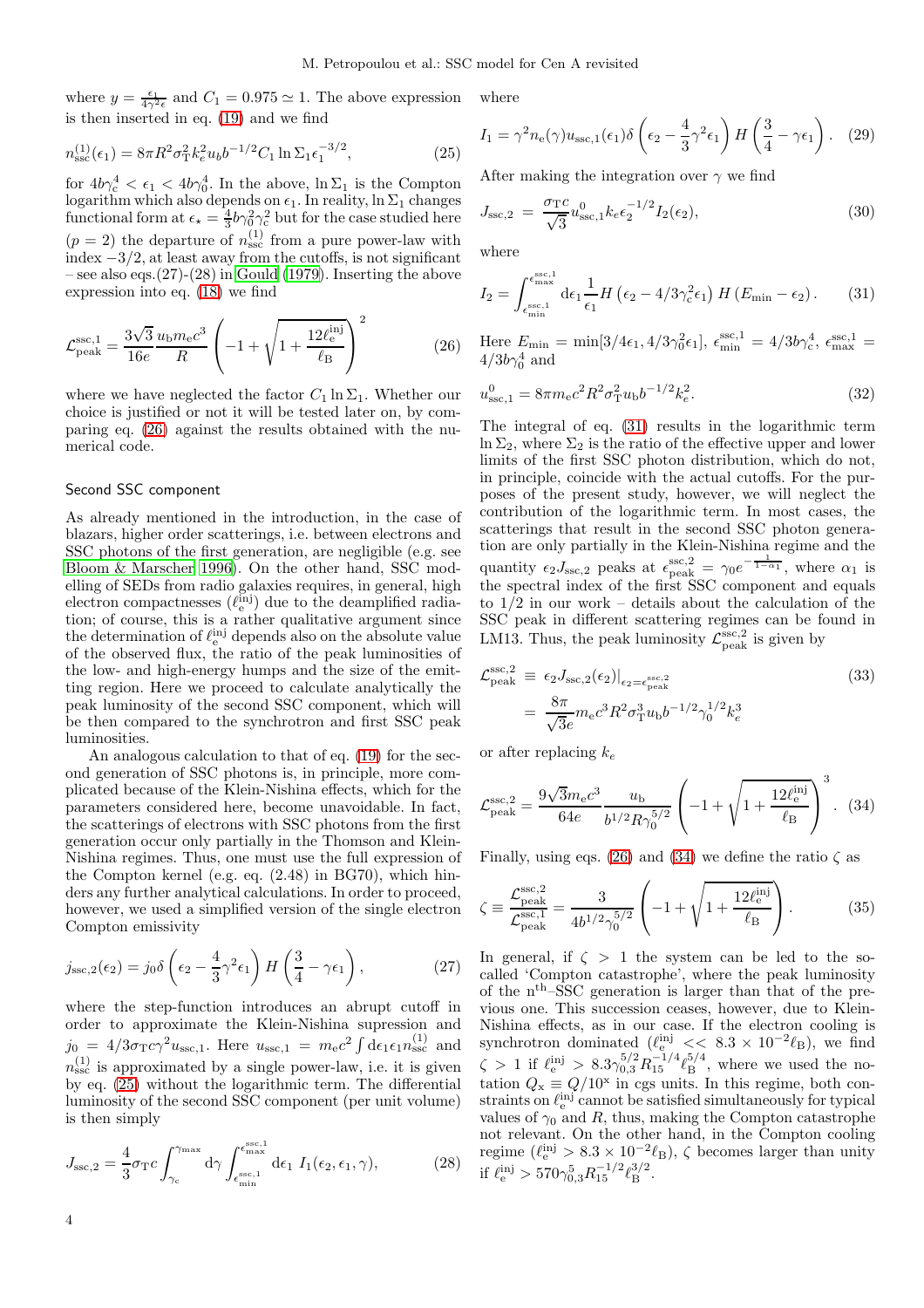<span id="page-4-0"></span>Table 1. Peak luminosities (in logarithm) of the synchrotron, first and second SSC components along with the ratio  $\zeta$  of the two SSC peak luminosities. In each row the numerical (N) and analytical (A) values are shown as the first and second values respectively.

| $\ell_{\rm e}^{\rm inj}$ | $\log{\mathcal{L}}_{\rm peak}^{\rm syn}$ | $\gamma$ ssc, 1<br>$\log{\mathcal{L}_{\rm peak}^{-1}}$ | $\log \mathcal{L}^{\mathrm{ssc},2}$<br>peak |                      |
|--------------------------|------------------------------------------|--------------------------------------------------------|---------------------------------------------|----------------------|
| $10^{-4}$                | $-4.16$ (N)                              | $-6.63$                                                | $-9.64$                                     | $9.1 \times 10^{-4}$ |
|                          | $-3.85(A)$                               | $-6.10$                                                | $-9.20$                                     |                      |
| $10^{-3}$                | $-3.16$                                  | $-4.65$                                                | $-6.66$                                     | $8.6 \times 10^{-3}$ |
|                          | $-2.85$                                  | $-4.13$                                                | $-6.20$                                     |                      |
| $10^{-2}$                | $-2.22$                                  | $-2.77$                                                | $-3.84$                                     | $6.5 \times 10^{-2}$ |
|                          | $-1.97$                                  | $-2.40$                                                | $-3.60$                                     |                      |
|                          |                                          |                                                        |                                             |                      |

# 2.3. Tests

In this paragraph we will compare the analytical expressions given by eqs.  $(16),(26)$  $(16),(26)$  and  $(34)$  with those obtained from the numerical code described in [Mastichiadis & Kirk](#page-10-27) [\(1995,](#page-10-27) [1997](#page-10-15)), where we have used the full expression for the synchrotron and Compton emissivities (c.f. eqs. (6.33) and (2.48) in [Rybicki & Lightman \(1979\)](#page-11-3) and BG70 respectively).

For the comparison we used  $B = 4$  G,  $R = 10^{17}$  cm,  $\gamma_0 = 10^3$  and three indicative values of the electron injection compactness, i.e.  $\ell_{\rm e}^{\rm inj} = 10^{-4}, 10^{-3}$  and  $10^{-2}$ . Our results are summarized in Table [1,](#page-4-0) where the first and second value in each row correspond to the numerical and analytical ones respectively; the ratio  $\zeta$  given by eq. [\(35\)](#page-3-4) is also shown. The magnetic compactness for the parameters used here is  $\ell_{\rm B} = 0.052$ . The first two examples fall into the 'synchrotron dominated' regime since  $12\ell_{\rm e}^{\rm inj}/\ell_{\rm B} = 2.3 \times 10^{-2}$ and  $2.3 \times 10^{-1}$  for  $\ell_{\rm e}^{\rm inj} = 10^{-4}$  and  $10^{-3}$  respectively. Although, for the highest  $\ell_{\rm e}^{\rm inj}$  considered here, electrons cool preferentially through the ICS of synchrotron photons, we still find  $\zeta < 1$ .

We note that in all cases the differences between our estimates and the numerically derived values are  $\sim 2 - 3$ . In particular, our approximation for the position of the synchrotron peak (see Section 2.2) is the main cause for the differences appearing in the first column of Table [1.](#page-4-0) In general however, our approximations used for the derivation of eqs. [\(16\)](#page-2-4),[\(26\)](#page-3-0) and [\(34\)](#page-3-3) are reasonable, even in the third case of  $\ell_{\rm e}^{\rm inj} = 10^{-2}$ , where  $u_{\rm ssc,1} \approx 4(u_{\rm B} + u_{\rm s})$ ; we remind that our analysis neglects the energy density of SSC photons in the electron cooling.

# 3. One-zone SSC fit to the core emission of Cen A

The emission from the core of Cen A has the double-peaked shape observed in many blazars with the low-and highenergy humps peaking at the infrared and sub-MeV energy ranges respectively [\(Jourdain et al. 1993;](#page-10-31) [Chiaberge et al.](#page-10-3) [2001](#page-10-3)). The one-zone SSC model, where relativistic electrons are responsible for the radiation observed in low and high energies has been successfully applied over the years to various blazars and recently to FRI galaxies such as M87 [\(Abdo et al. 2009b\)](#page-10-20). Although it is also the dominant interpreting scenario for the core emission of Cen A it cannot explain the observed SED up to the TeV energy range [\(Abdo et al. 2010a;](#page-10-9) Roustazadeh & Böttcher 2011), since the emitting region is compact enough for signifant absorption of TeV gamma-rays on the infrared photons produced inside the source [\(Abdo et al. 2010a](#page-10-9); [Sahakyan et al.](#page-11-4) [2013\)](#page-11-4). Note also that before the detection of Cen A at VHE gamma-rays, its whole SED was successfully reproduced by single zone SSC models [\(Chiaberge et al. 2001](#page-10-3)).

In this paragraph we attempt a similar application to the MW emission of Cen A, having in mind though, that the second SSC photon generation emerges in the SED for (i) high enough electron injection compactnesses, (ii) small size of the emitting region and (iii) relatively low Lorentz factor of electrons<sup>[4](#page-4-1)</sup> – see also eqs.  $(16)$ ,  $(26)$  and  $(34)$ . We note also that the combination of the low electron Lorentz factor with weak magnetic fields, as often used in SSC models, implies that the second generation Compton scatterings occur only partially in the Thomson regime. For this reason, the second SSC component is expected to be much steeper than the first one.

Under the assumption of monoenergetic electron injection the parameters that must be determined in the context of an one-zone SSC model are five: B, R,  $\delta$ ,  $\gamma_0$ and  $\ell_{\rm e}^{\rm inj}$ ; for power-law and broken power-law injection the unkwnown parameters increase to seven and nine respec-tively – see e.g. [Mastichiadis & Kirk \(1997\)](#page-10-15); Aleksić et al. [\(2012\)](#page-10-25). Because of no detections of variability in the HE/VHE regimes, the available observational constraints are only four: (i) the ratio of the observed peak frequencies  $\nu_{\text{peak}}^{\text{ssc},1}/\nu_{\text{peak}}^{\text{syn}}$ ; (ii) the peak synchrotron frequency  $\nu_{\text{peak}}^{\text{syn}}$  =  $3.2 \times 10^{13}$  Hz; (iii) the ratio of the observed peak fluxes  $(\nu F_{\nu}^{\text{syn}})_{\text{peak}} / (\nu F_{\nu}^{\text{ssc},1})_{\text{peak}};$  (iv) the synchrotron peak flux  $(\nu F_{\nu}^{\text{syn}})_{\text{peak}} \approx 4 \times 10^{-10} \text{ erg cm}^{-2} \text{ s}^{-1}$ . From constraints (i) and (ii) we can determine the injection Lorentz factor of electrons  $\gamma_0$  and find a relation between the magnetic field strength B and the Doppler factor  $\delta$  respectively:

$$
\gamma_0 = \sqrt{\frac{3 \, \nu_{\rm peak}^{\rm ssc,1}}{4 \, \nu_{\rm peak}^{\rm ssc,2}}} = 1.1 \times 10^3
$$
\n(36)

and

<span id="page-4-2"></span>
$$
B = B_{\rm cr} \frac{h\nu_{\rm peak}^{\rm syn}}{\delta\gamma_0^2 m_{\rm e}c^2} = 8\delta^{-1} \text{ G},\tag{37}
$$

where we neglected the factor  $1 + z$  due to the small value of the redshift ( $z = 0.00183$ ). The ratio of the electron to magnetic compactness is determined by constraint (iii) and eqs. [\(16\)](#page-2-4) and [\(26\)](#page-3-0)

<span id="page-4-3"></span>
$$
\frac{\ell_{\rm e}^{\rm inj}}{\ell_{\rm B}} = \frac{1}{12} \left[ -1 + \left( 1 + \frac{4e}{3\sqrt{3}} \frac{\left( \nu F_{\nu}^{\rm sc,1} \right)_{\rm peak}}{\left( \nu F_{\nu}^{\rm syn} \right)_{\rm peak}} \right)^2 \right] \simeq 5 \tag{38}
$$

Combining constraint (iv) with eqs.  $(16)$ ,  $(37)$  and  $(38)$ leads to a relation between R and  $\delta$ 

<span id="page-4-4"></span>
$$
R \simeq 10^{15} \delta^{-1} \text{cm}.\tag{39}
$$

Finally, using eqs. [\(38\)](#page-4-3) and [\(39\)](#page-4-4) we find

$$
\ell_{\rm e}^{\rm inj} \simeq 10^{-3} \delta^{-3}.
$$
\n(40)

Since the viewing angle of the jet is in the range  $15° - 80°$ the Doppler factor cannot exceed the value  $3.7$ , whereas

<span id="page-4-1"></span><sup>&</sup>lt;sup>4</sup> Here we imply mononergetic injection at  $\gamma_0$ . In the case of steep power-law injection between  $\gamma_{\text{min}}$  and  $\gamma_{\text{max}}$ , the minimum Lorentz factor of electrons plays the role of  $\gamma_0$ .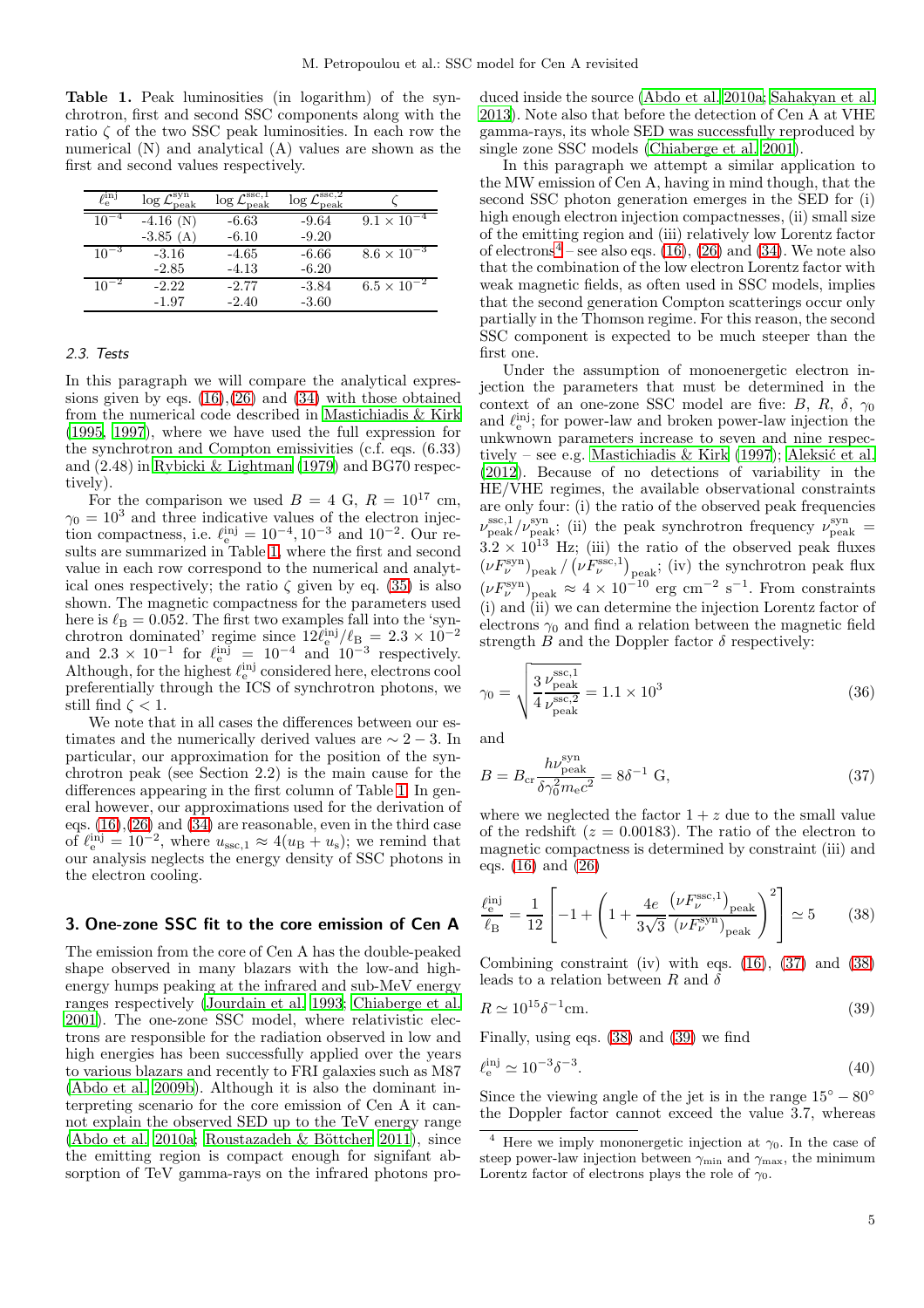<span id="page-5-1"></span>Table 2. Parameter values for the one-zone SSC model fit to the SED of Cen A shown in Fig. [1.](#page-5-0) For comparison reasons, the respective values of the SSC fit by [Abdo et al.](#page-10-9) [\(2010a\)](#page-10-9) are also shown.

| Parameter                |                              | Model                   |
|--------------------------|------------------------------|-------------------------|
|                          | SSC                          | SSC (Abdo et al. 2010a) |
| $R$ (cm)                 | $4 \times 10^{15}$           | $3 \times 10^{15}$      |
| B(G)                     | 6                            | 6.2                     |
|                          |                              |                         |
| $\gamma_{\rm e,min}$     | $1.3 \times \overline{10^3}$ | 300                     |
| $\gamma_{\rm br}$        |                              | 800                     |
| $\gamma_{\rm e, max}$    | 10 <sup>6</sup>              | $10^8$                  |
| $p_{\rm e,1}$            |                              | 1.8                     |
| $p_{\rm e,2}$            | 4.3                          | 4.3                     |
| $\ell_{\rm e}^{\rm inj}$ | $6.3 \times 10^{-3}$         | $8 \times 10^{-3}$      |
| $\ell_{\rm B}$           | $4.6\times10^{-3}$           | $3.7 \times 10^{-3}$    |

values as low as 0.52 have been used in the literature (Roustazadeh  $\&$  Böttcher 2011). From this point on we will adopt the representative value  $\delta = 1$ , which for an angle  $30^{\circ}$  implies a bulk Lorentz factor  $\Gamma = 7$ . The derived values  $(\gamma_0 = 1.1 \times 10^3, B = 8 \text{ G}, R = 10^{15} \text{ cm}, \ell_{\rm e}^{\rm inj} = 10^{-3} \text{ and}$  $\delta = 1$ ) were then used as a stepping stone for a more detailed fit to the SED, where we assumed the injection of a steep power-law electron distribution for better reproducing the photon spectrum above  $10^{13}$  Hz. The parameter values, which are only slightly different from the analytical estimates, are listed in Table [2.](#page-5-1) In the same table are also listed for comparison reasons the values of the SSC fit by [Abdo et al. \(2010a\)](#page-10-9). We note that the parameter that differs the most between their fit and ours is the maximum Lorentz factor of the electrons. Assuming that the fastest acceleration timescale of electrons is set by their gyration timescale, the maximum Lorentz factor is saturated at  $\gamma_{\text{sat}} \simeq 5 \times 10^7$  due to synchrotron losses in a magnetic field of 6 G. It is safe, therefore, to assume that  $\gamma_{e,\text{max}} = 10^6$ (see also Roustazadeh  $\&$  Böttcher (2011) for a comment on this point). Our model SED is shown with solid line in Fig. [1](#page-5-0) and a few features of it are worth commenting:

- 1. The steady state electron distribution is completely cooled, i.e.  $t_{syn}(\gamma_{min}) \ll R/c$ . The emission below the peak of the first bump in the SED is attributed to the synchrotron radiation of cooled electrons below  $\gamma_{\rm min}$  and, therefore, it has spectral index  $\alpha = 1/2$ . The inverse Compton scatterings of these low-energy synchrotron photons  $(x < b\gamma_{\min}^2)$  with the whole electron distribution occur in the Thomson regime. The resulting spectrum has also an index  $\alpha_1 = 1/2$  and it explains fairly well the X-ray data from Suzaku and Swift.
- 2. Although the SSC model successfully fits the SED from  $\sim 10^{10}$  Hz up to  $\sim 10^{23}$  Hz, it fails in the Fermi energy range (grey and black circles in Fig. [1\)](#page-5-0) due to the emergent second SSC photon generation, whose peak appears as a small bump at  $\sim 10^{23}$  Hz. In addition, since most of the scatterings occur in the Klein-Nishina regime, the photon spectrum above that bump steepens abruptly.
- 3. The ratio of the second to the first SSC peak luminosities is  $∼ 0.05$  as it can be seen from Fig. [1.](#page-5-0) For the parameter values that we derived at the beginning of this section, the analytical expressions given by eqs. [\(26\)](#page-3-0) and



<span id="page-5-0"></span>Fig. 1. SED of the core emission from Cen A with an onezone SSC fit. This includes non-simultaneous observations from low-to-high frequencies: filled triangles (TANAMI VLBI), grey filled squares (Suzaku), open triangles (Swift-XRT/Swift -BAT), grey circles (1-year Fermi-LAT by [Abdo et al. 2010a\)](#page-10-9), black circles (4-year Fermi-LAT by [Sahakyan et al. 2013\)](#page-11-4), black filled squares (H.E.S.S. by [Aharonian et al. 2009\)](#page-10-8) and black open squares are archival data from [Marconi et al. \(2000\)](#page-10-32). The solid line is our onezone SSC model fit with same slightly different parameters than those used in [Abdo et al. \(2010a\)](#page-10-9). For the parameters used see Table [2.](#page-5-1)

[\(34\)](#page-3-3) predict a ratio  $\sim 0.08$ , which is in good agreement with the numerical one.

4. An attempt to fit the SED using the maximum possible Doppler factor ( $\delta = 3.7$ ) would result in smaller values of  $R$ ,  $B$  and  $\ell_{\rm e}^{\rm inj}$  than those listed in Table [2.](#page-5-1) This would suppress electron cooling, i.e. near/mid-infrared and X-ray observations could not be modelled unless one would assume the injection of a broken power-law electron distribution.

## 4. Addition of a relativistic proton component

In the previous section we showed that the one-zone SSC model fails to reproduce the core emission of Cen A for energies above a few GeV. A recent analysis of Fermi data from four years of observations resulted in the detection of HE emission up to  $\sim 50$  GeV [\(Sahakyan et al. 2013](#page-11-4)). It is now believed that this part of the spectrum along with the TeV data is produced by a second component that originates either from a compact (sub-pc) or from an extended (∼ kpc) region. Multiple SSC emitting components [\(Lenain et al. 2008](#page-10-33)), non-thermal processes at the black hole magnetosphere [\(Rieger & Aharonian 2009\)](#page-11-5), photopion and photopair production on background (UV or IR) [\(Kachelrieß et al. 2010\)](#page-10-34) or SSC photons [\(Sahu et al.](#page-11-6) [2012\)](#page-11-6),  $\gamma$ -ray induced cascades in dust torus surrounding the high-energy emitting source (Roustazadeh  $\&$  Böttcher [2011\)](#page-11-2), non-thermal emission from relativistic protons and electrons that are being injected and accelerated at the base of the jet and cool as they propagate along it [\(Reynoso et al. 2011](#page-10-35)), are proposed scenarios that fall into the first category, whereas scenarios such as inverse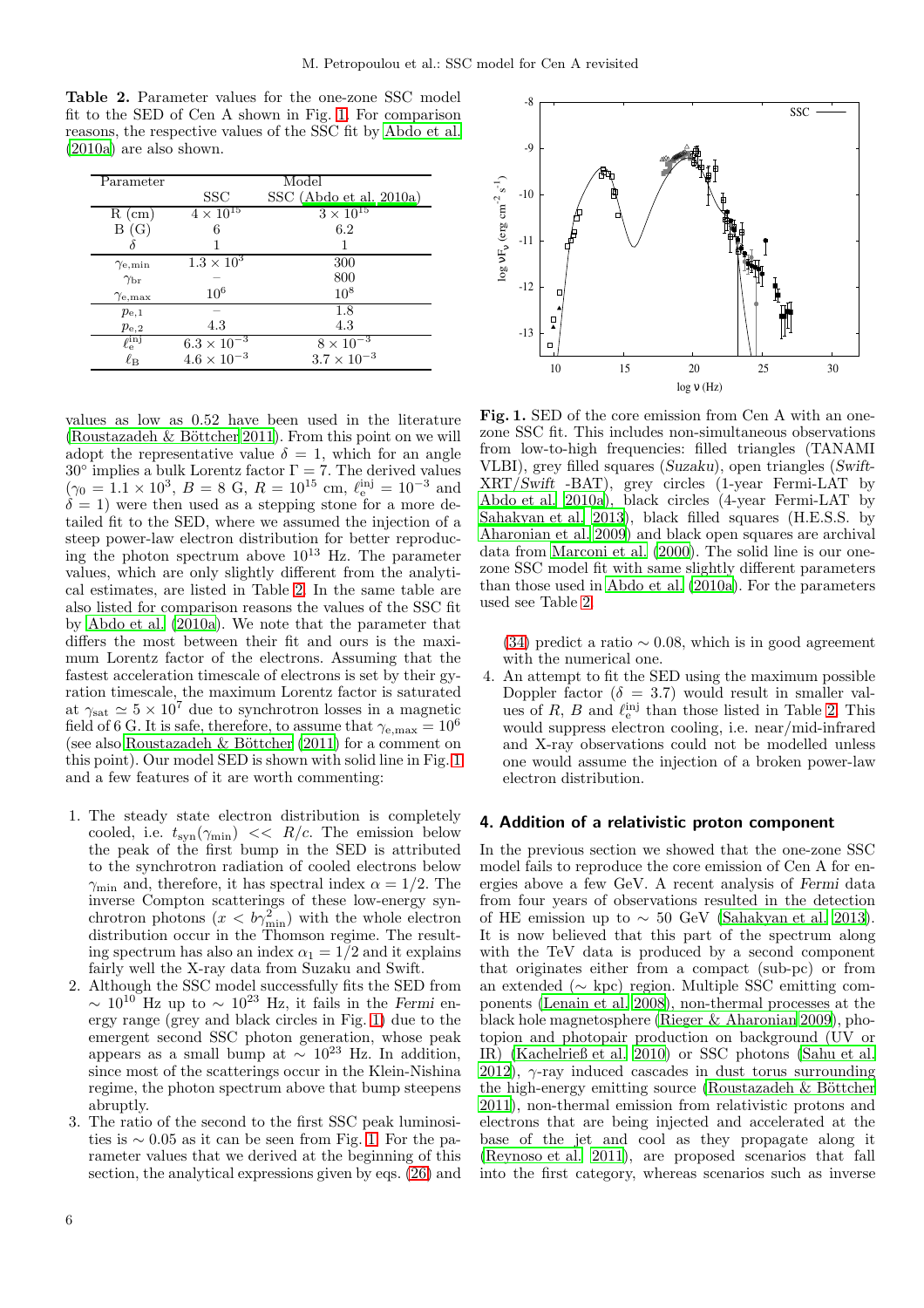Compton scattering of background photons in the kpc-scale jet (Hardcastle  $& \text{Croston 2011}$ ) belong to the second one.

Here we propose an alternative explanation for the TeV and the HE emission in the Fermi energy range, which may as well be labeled as a 'compact origin' scenario. We assume that inside the compact emission region (e.g.  $R = 4 \times 10^{15}$  cm) relativistic protons, that have been coaccelerated to high-energies along with the electrons, are being injected in the source. In a co-acceleration scenario the ratio of the maximum Lorentz factors achieved by electrons and protons is  $\sim m_e/m_p$ , as predicted for example by first order fermi and stochastic acceleration models (see e.g. [Rieger et al. 2007](#page-11-7)). For this reason and given that  $\gamma_{\rm e, max} = 10^6$  we assume that  $\gamma_{\rm p, max} = 1.8 \times 10^9$ , which furthermore does not violate the Hillas criterion since the corresponding gyroradius is  $r_g = 4.5 \times 10^{14}$  cm. To reduce the number of free parameters in our model we further assume that the accelerated distributions of protons and electrons have the same power-law index  $(p_p = p_e)$ , although the resulting photon spectrum is insensitive to the exact value  $p_{\rm p}$ 

In order to follow the evolution of a system where both relativistic electrons and protons are being injected with a constant rate in the emitting region we used the time-dependent numerical code as presented in [Dimitrakoudis et al. \(2012\)](#page-10-37) – hereafter DMPR12. The various energy loss mechanisms for the different particle species that are included in our code are

- Electrons: synchrotron radiation; inverse Compton scattering
- Protons: synchrotron radiation; photo-pair (Bethe-Heitler pair production) and photo-pion interactions
- Neutrons: photo-pion interactions; decay into protons
- Photons: photon-photon absorption; synchrotron selfabsorption
- Neutrinos: no interactions.

Photohadronic interactions are modelled using the results of Monte Carlo simulations. In particular, for Bethe-Heitler pair production the Monte Carlo results by [Protheroe & Johnson \(1996\)](#page-10-38) were used – see also [Mastichiadis et al. \(2005\)](#page-10-39). Photo-pion interactions were incorporated in the time-dependent code by using the results of the Monte Carlo event generator SOPHIA (Mücke et al. [2000](#page-10-40)).

# 4.1. Photon emission

As a starting template for the parameters describing the primary leptonic component, we first used the one presented in Table [2.](#page-5-1) Then, we added five more parameters that describe the relativistic proton component in order to fit the HE/VHE emission; we refer to this as Model 1. The main difference between Models 1 and 2 is the value of Doppler factor, which is assumed to be higher in the second model. Subsequently, this affects, as already stated in point (4) of the previous section, the values of other parameters such as the electron injection luminosity. The parameters we used for our model SEDs shown in Fig. [2](#page-6-0) are listed in Table [3.](#page-7-0) In general, the addition of a relativistic proton component successfully explains the HE emission detected by the Fermi satellite by both of our models. However, the TeV emission detected by H.E.S.S. can be satisfactorily explained only by Model 2. A zoom in the  $\gamma$ -ray energy range



<span id="page-6-0"></span>Fig. 2. Leptohadronic fit of the MW core emission of Cen A using the parameter sets shown in Table [3.](#page-7-0) Models 1 and 2 are shown with dotted and dashed-dotted lines, respectively. For comparison reasons, the one-zone SSC fit shown in Fig. [1](#page-5-0) is overplotted with solid line. All other symbols are the same as in Fig. [1.](#page-5-0)



<span id="page-6-1"></span>Fig. 3. Zoom in the  $\gamma$ -ray energy range of the MW core spectrum of Cen A. The model spectra are overplotted with different line types marked on the plot.

of the SED along with the model spectra is shown in Fig. [3.](#page-6-1) In what follows, we will first discuss the common features of Models 1 and 2 and, then, we will comment on their differences.

In both models, gamma-ray emission is attributed to the synchrotron radiation from secondary electrons produced via Bethe-Heitler pair production and photopion interactions as well as to the  $\pi^0$  decay. The hardening of the spectrum at  $E \sim 0.4$  GeV, in both cases, is caused by photonphoton absorption. This also explains the weak dependence of the resulting model fit on the slope of the proton distribution.

In the present treatment we consider only the internally produced photons (synchrotron and SSC) as targets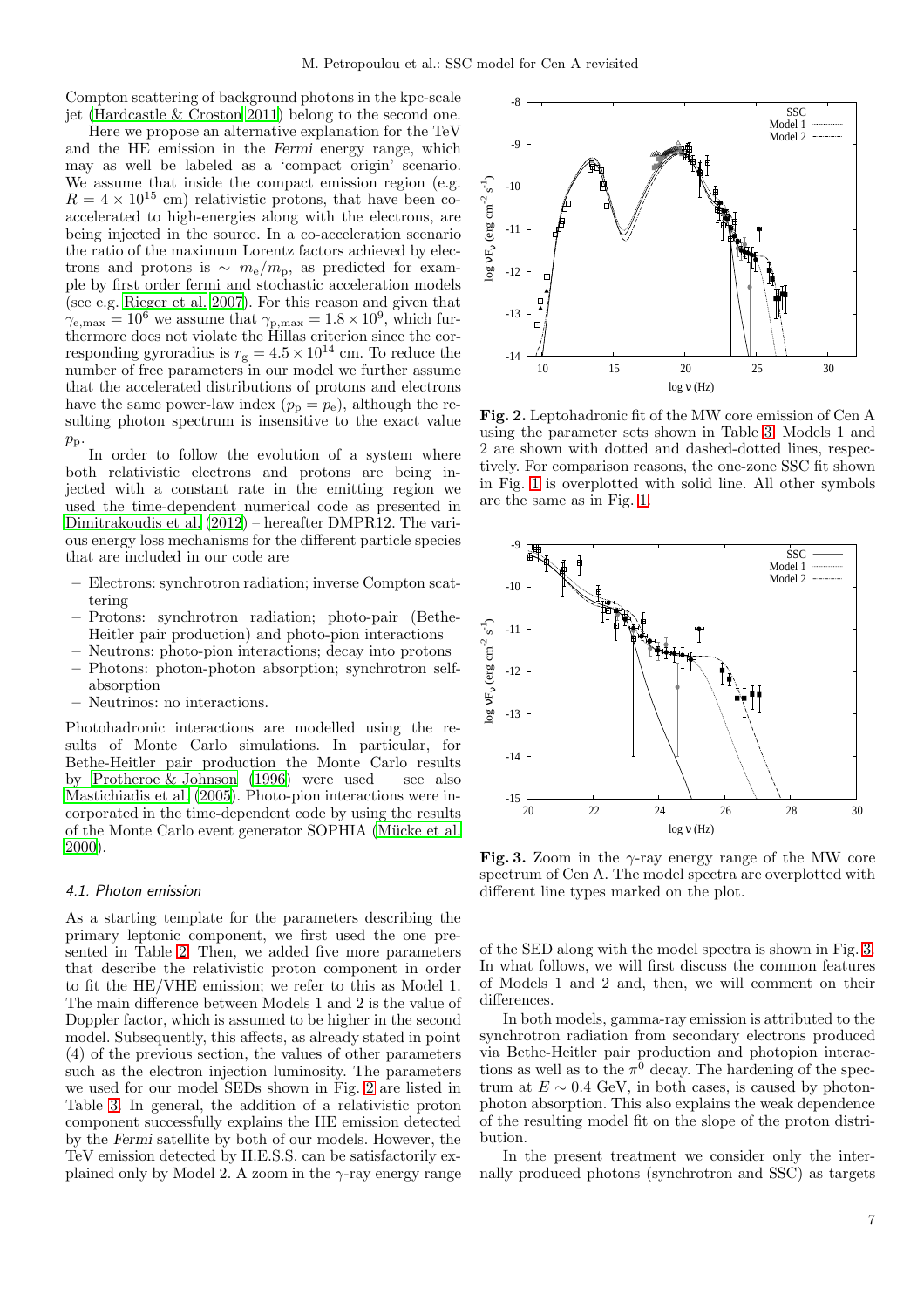

<span id="page-7-1"></span>Fig. 4. Contribution of the photohadronic processes to the high energy part of the spectrum. Our model spectra when all processes are included are shown with solid lines, whereas when photopair and photopion processes are seperately neglected are shown with dashed and dotted lines, respectively. The dash-dotted curve corresponds to the proton synchrotron emission. For the parameters used see Model 1 in Table [3.](#page-7-0)

Table 3. Parameter values used for our model SED shown in Fig. [2.](#page-6-0)

<span id="page-7-0"></span>

| Parameter                                  | Model 1                     | Model 2                        |
|--------------------------------------------|-----------------------------|--------------------------------|
| $R$ (cm)                                   | $4\times\overline{10^{15}}$ | $2.2 \times 10^{15}$           |
| B(G)                                       | 6                           | $3.5\,$                        |
| $t_{\rm cr}$                               | $1.3 \times 10^5$ s         | $7.3 \times 10^4$ s            |
| $\delta$                                   | 1                           | $\boldsymbol{2}$               |
| $\Gamma$                                   | 7                           | $\overline{7}$                 |
| $\theta$                                   | $35^{\circ}$                | $20^{\circ}$                   |
| $t_{\rm e, esc}/t_{\rm cr}$                | 1                           | 4                              |
| $\gamma_{\rm e,min}$                       | $1.3 \times 10^{3}$         | $1.3 \times 10^3$              |
| $\gamma_{\rm e, max}$                      | $10^6$                      | $10^6\,$                       |
| $p_{\rm e}$                                | 4.3                         | 4.5                            |
| $\tilde{\ell}_{\rm e}^{\rm inj}$           | $6.3 \times 10^{-3}$        | $7.9 \times 10^{-4}$           |
| $t_{\rm p,esc}/t_{\rm cr}$                 | 1                           | 5                              |
| $\gamma_{\rm p,min}$                       | $2\times10^7$               | $2\times10^7$                  |
| a<br>$\gamma_{\rm p,max}$                  | $1.8 \times 10^{9}$         | $1.8 \times 10^{9}$            |
| $p_{\rm p}$                                | 4.3                         | 4.5                            |
| $\ell_{\rm n}^{\rm inj}$                   | $4\times10^{-6}$            | $7.9\times10^{-7}$             |
| $u_{\rm r}$ (erg/cm <sup>3)b</sup>         | 12.3                        | 2.6                            |
| $u_{e}$ (erg/cm <sup>3</sup> )             | 1.9                         | 2.3                            |
| $u_{\rm p}$ (erg/cm <sup>3</sup> )         | 6.8                         | 15.4                           |
| $u_{\rm B}$ (erg/cm <sup>3</sup> )         | 1.4                         | 0.5                            |
| $L_{\rm e}^{\rm inj}({\rm erg/s})^{\rm c}$ | $1.2 \times 10^{43}$        | $1.3 \times 10^{43}$           |
| $L_{\rm p}^{\rm inj}$ (erg/s)              | $1.4\times10^{43}$          | $2.4\times10^{43}$             |
| $L_{\rm r}$ (erg/s)                        | $2.5 \times 10^{43}$        | $\underline{2.5\times10^{43}}$ |

<sup>a</sup> Here  $\gamma_{\rm p,max} \simeq (m_{\rm p}/m_{\rm e}) \gamma_{\rm e,max}$ .

<sup>b</sup> The energy densities refer to the steady state of the system as measured in the comoving frame.

<sup>c</sup> The values refer to observed luminosities.

for photopair and photopion interactions with the relativistic protons, although external photon fields, such as the radiation from the accretion disk and/or the scattered emission from the Broad Line Region, could also be important [\(Atoyan & Dermer 2003a](#page-10-41)). The number density of synchrotron photons scales as  $n_{syn}(\epsilon) \propto \epsilon^{-3/2}$  for  $\epsilon_{\text{cool}}^{\text{syn}} < \epsilon \leq \epsilon_{\text{peak}}^{\text{syn}}$ , where  $\epsilon_{\text{cool}}^{\text{syn}} \simeq 2.4 \times 10^{-9}$  and  $\epsilon_{\text{peak}}^{\text{syn}} =$  $2.4 \times 10^{-7}$ . Thus, protons with Lorentz factors down to  $\gamma_{\rm p} \gtrsim 2/\epsilon^{\rm syn}_{\rm peak} \approx 8\times 10^6$  can interact with this photon field through Bethe-Heitler pair production. Synchrotron photons cannot, however, serve as targets for photopion interactions, since this would require  $\gamma_{\rm p}\epsilon_{\rm peak}^{\rm syn} \gtrsim m_{\pi}/m_{\rm e}$  or equivalently  $\gamma_{\rm p} \gtrsim \gamma_{\rm p,max}$ . Thus, pion production is solely attributed to interactions of protons with the SSC photon field (see also [Sahu et al. 2012\)](#page-11-6). For example, protons with Lorentz factors  $\gamma_{\rm p} \gtrsim 1.4 \times 10^3$  and  $1.4 \times 10^7$  can interact with the upper  $(\epsilon_{\text{max}}^{\text{ssc},1} \approx 0.2)$  and lower  $(\epsilon_{\text{min}}^{\text{ssc},1} \approx 2 \times 10^{-5})$ cutoff of the SSC photon distribution, respectively. For a fixed proton energy, the efficiency of both photopair and photopion interactions depends on the number density of the target field. For the particular set of parameters, one expects that interactions between the high-energy part of the proton distribution and the low-energy part of the photon fields are more efficient in the production of  $\gamma$ -rays. This is illustrated in Fig. [4,](#page-7-1) where the emitted spectra of Model 1 are shown when (i) all processes are included (solid line), (ii) Bethe-Heitler pair-production (dashed line) and (iii) photopion production (dotted line) are omitted. It becomes evident that the main contribution to the high-energy part of the spectrum comes from the Bethe-Heitler pair production process. Moreover, the proton synchrotron emission is by many orders of magnitude lower than the emission from the other components of hadronic origin – see dash-dotted line in the same figure.

For the values of  $\gamma_{p,\text{min}}$  and  $p_p$  used in the fit, the required injection compactness for obtaining an observable high-energy emission signature is  $\ell_{\rm p}^{\rm inj} = 4 \times 10^{-6}$  and  $7.9 \times 10^{-7}$  for Models 1 and 2, respectively. This corresponds to observed injection luminosities  $L_p^{\text{inj,o}} \simeq 1.4 \times 10^{43}$ erg/s and  $2.4 \times 10^{43}$  erg/s for the two models, respectively<sup>[5](#page-7-2)</sup>. For a black hole mass  $M_{\text{BH}} = 5 \times 10^7 M_{\odot}$  [\(Marconi et al.](#page-10-42) [2006;](#page-10-42) [Neumayer 2010\)](#page-10-43) the Eddington luminosity is  $L_{\text{Edd}} =$  $6.5 \times 10^{45} (M_{\text{BH}}/M_{\odot})$  erg/s and, therefore, the proton injection luminosity in both models is only a fraction of it, i.e.  $L_{\rm p}^{\rm inj,o} = \xi L_{\rm Edd}$  with  $\xi \approx 10^{-3}$ . We note also that the required luminosity of the relativistic proton component is comparable to that of the leptonic one and, therefore, low compared to the values  $10^{47} - 10^{48}$  erg/s that are inferred from typical hadronic modelling of blazars (see e.g. Böttcher et al. 2013). For the chosen parameters the emitting region is particle dominated with  $u_p+u_e \approx \kappa_i u_B$ , where  $\kappa_1 = 6$  and  $\kappa_2 = 36$  for Models 1 and 2, respectively. We note also that the radiative efficiency  $\eta_{\gamma}$ , which we define as  $\eta_{\gamma} = L_{\rm r}/(L_{\rm e}^{\rm inj} + L_{\rm p}^{\rm inj})$ , is high for both models; specifi-cally, the values listed in Table [3](#page-7-0) indicate  $\eta_{\gamma,1} = 0.98$  and  $\eta_{\gamma,2} = 0.68.$ 

In both models we have used a high value for the minimum proton Lorentz factor, which cannot be explained by

<span id="page-7-2"></span> $5$  For the calculation we used the definition of the proton injection compactness  $\ell_{\rm p}^{\rm inj} = L_{\rm p,inj}^{\rm o}\sigma_{\rm T}/(4\pi R\delta^4 m_{\rm p}c^3)$ , where the factor  $\delta^4$  takes into account Doppler boosting effects for radiation emitted from a spherical volume.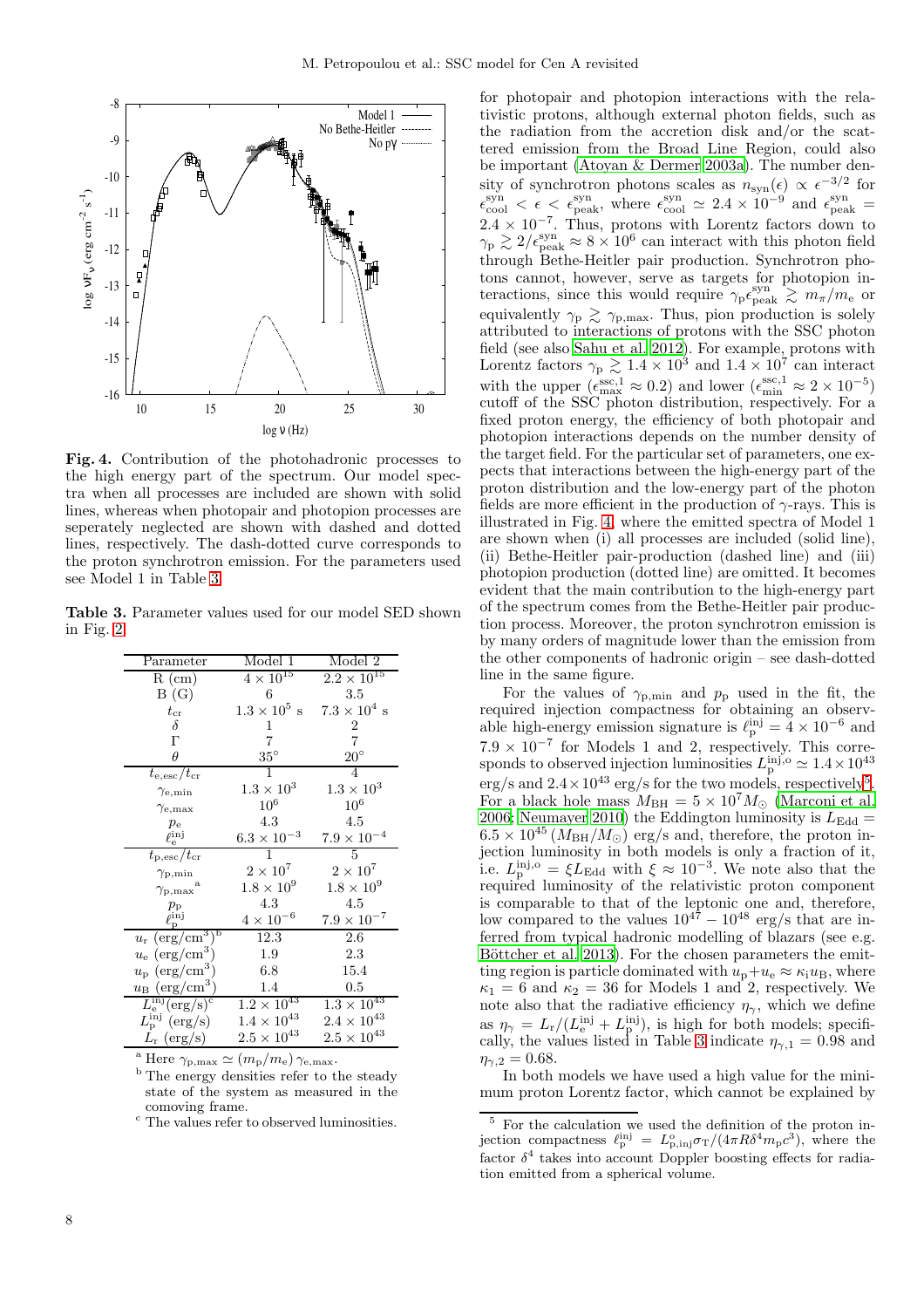any theoretical model of particle injection and acceleration. However, any effort to extend such a steep power-law distribution ( $p_p = 4.3 - 4.5$ ) down to  $\gamma_p = 1$  is excluded from the energetics. As an indicative example, we used the parameter values of Model 1 listed in Table [3](#page-7-0) except for a lower value of the minimum Lorentz factor. In order to obtain a good fit to the SED for  $\gamma_{\text{p,min}} = 2 \times 10^5$ , the required proton injection luminosity increases by almost three orders of magnitude, i.e.  $L_p^{\text{inj}} = 6 \times 10^{45} \text{ erg/s}$ . Since there is no physical reason for such high values of the minimum proton energy, one can interpret it as the break energy of a broken power-law distribution. In such case, the power-law below the break must be rather flat, e.g.  $p_p = 1.5 - 2.0$ , in order to avoid too high proton luminosities. A detailed fit using broken power-law energy spectra lies, however, outside the scope of this work. In any case, since there is no known plausible physical scenario that predicts either high values of  $\gamma_{\text{p,min}}$  or broken power-law energy spectra with  $\Delta p_p > 2.5$ , the sub-Eddington proton luminosities listed in Table [3](#page-7-0) can be considered as a lower limit of those retrieved using a more realistic proton distribution.

The key difference between Models 1 and 2 is the assumed value of the Doppler factor. In Model 1, where we did not allow any Doppler boosting of the emitted radiation  $(\delta = 1)$ , we cannot explain the VHE emission. However, by assuming a slightly higher value for the Doppler factor the intrinsic absorbed spectrum is boosted by a factor  $\sim$  δ in frequency and of  $\sim$  δ<sup>3</sup> in flux, respectively. The boosting effect when combined with the fact that all other parameter values are of the same order of magnitude as those of Model 1, results in a model spectrum that satisfactorily goes through the H.E.S.S. data points. In the light of the recent analysis of the four-year Fermi-LAT data [\(Sahakyan et al. 2013\)](#page-11-4) that implies a common origin of the HE and VHE emission, we believe that Model 2 describes better the emitting region of the core. Note that the connection between the GeV and TeV emission could not be suggested by the previously available one-year Fermi-LAT observations [\(Abdo et al. 2010a\)](#page-10-9) – see grey circles in Fig. [3.](#page-6-1)

## 4.2. Neutrino and UHECR emission

The detailed neutrino spectra (of all flavors) obtained using the numerical code of DMPR12 for both models listed in Table 1 are shown in Fig. [5.](#page-8-0) The neutrino spectra from both models peak at  $\sim 10^6$  GeV, while above that energy they can be approximated as power-laws with slopes  $p_{\nu} \sim 1.5$  and  $\sim 1.6$ , respectively. This is in agreement with the approximate relation  $p_{\nu} \approx (p_{\rm p} - 0.5)/2.5$  derived in DMPR12. The steepening of the spectra above  $3\times10^7~\mathrm{GeV}$ (Model 1) and  $10^8$  GeV (Model 2) is due to the cutoff of the proton injection distribution. Although photohadronic processes are significant in modelling the photon spectra above a few GeV, the peak fluxes of neutrinos emitted through the charged pion and muon decay are far below the upper limit of the IceCube 40-string (IC-40) configuration (Abbasi et al.  $2011$ ) – see grey line in the same figure. The neutrino production efficiency that is defined as  $\eta_{\nu} = L_{\nu}/(L_{\rm e}^{\rm inj} + \tilde{L}_{\rm p}^{\rm inj})$ , is approximately  $2 \times 10^{-5}$  and  $2 \times 10^{-7}$  for Models 1 and 2, respectively. Thus, we find that  $\eta_{\nu} \ll \eta_{\gamma}$ , where the radiative efficiency was found to be ∼ 0.8. This differentiates the leptohadronic models presented here from others applied to blazar emission, where



<span id="page-8-0"></span>Fig. 5. Neutrino spectra of all flavors as obtained in Models 1 (solid line) and 2 (dashed line) using the numerical code of DMPR12. The thick solid line shows the IC-40 upper limit.

neutrino efficiencies as high as 0.1 can be obtained (see e.g. [Dimitrakoudis et al. 2013](#page-10-46) for the case of Mrk 421). In general, there is no case where  $\eta_{\nu} \simeq \eta_{\gamma}$  (e.g. [Reimer 2011\)](#page-10-47) and such low values are to be expected in cases of strong magnetic fields, weak target photon fields and/or low proton injection compactness; the latter applies to our case.

Cen A has been under consideration as a potential source of ultra high energy cosmic rays (UHECR) from as early as 1978 [\(Cavallo 1978\)](#page-10-48), and its proximity to our galaxy compared to all other AGN has even inspired models where it is the sole originator of UHECR [\(Biermann & de Souza 2012\)](#page-10-49). Recently, the Pierre Auger Observatory (PAO) has shown an excess in UHECR within 18◦ of Cen A [\(Pierre Auger Collaboration et al.](#page-10-50) [2007\)](#page-10-50) and, although that region contains a high density of nearby galaxies, further analysis has shown that some of those UHECR may have originated from Cen A itself [\(Farrar et al. 2013;](#page-10-51) [Kim 2013\)](#page-10-52). For our two models we have obtained distributions for both the escaping protons and neutrons. While the former are susceptible to adiabatic energy losses, and thus any calculation of their flux would constitute an optimistic upper limit, the latter can escape unimpeded and decay into protons well away from the core [\(Kirk & Mastichiadis 1989](#page-10-53); [Begelman et al. 1990;](#page-10-54) [Giovanoni & Kazanas 1990](#page-10-55); [Atoyan & Dermer 2003b\)](#page-10-56). In Fig. [6](#page-9-0) we have plotted the flux of protons resulting from the decay of neutrons that escape from the emitting region. Since we have not treated cosmic-ray (CR) diffusion in the intergalactic magnetic field, which generally decreases the CR flux that arrives at earth, our model spectra should be considered only as an upper limit. For both models, the peak fluxes are far lower than the observational limit of PAO. Although that makes Cen As core an unlikely source of UHECR, those could potentially originate from its lobes instead (e.g. [Gopal-Krishna et al. 2010\)](#page-10-57).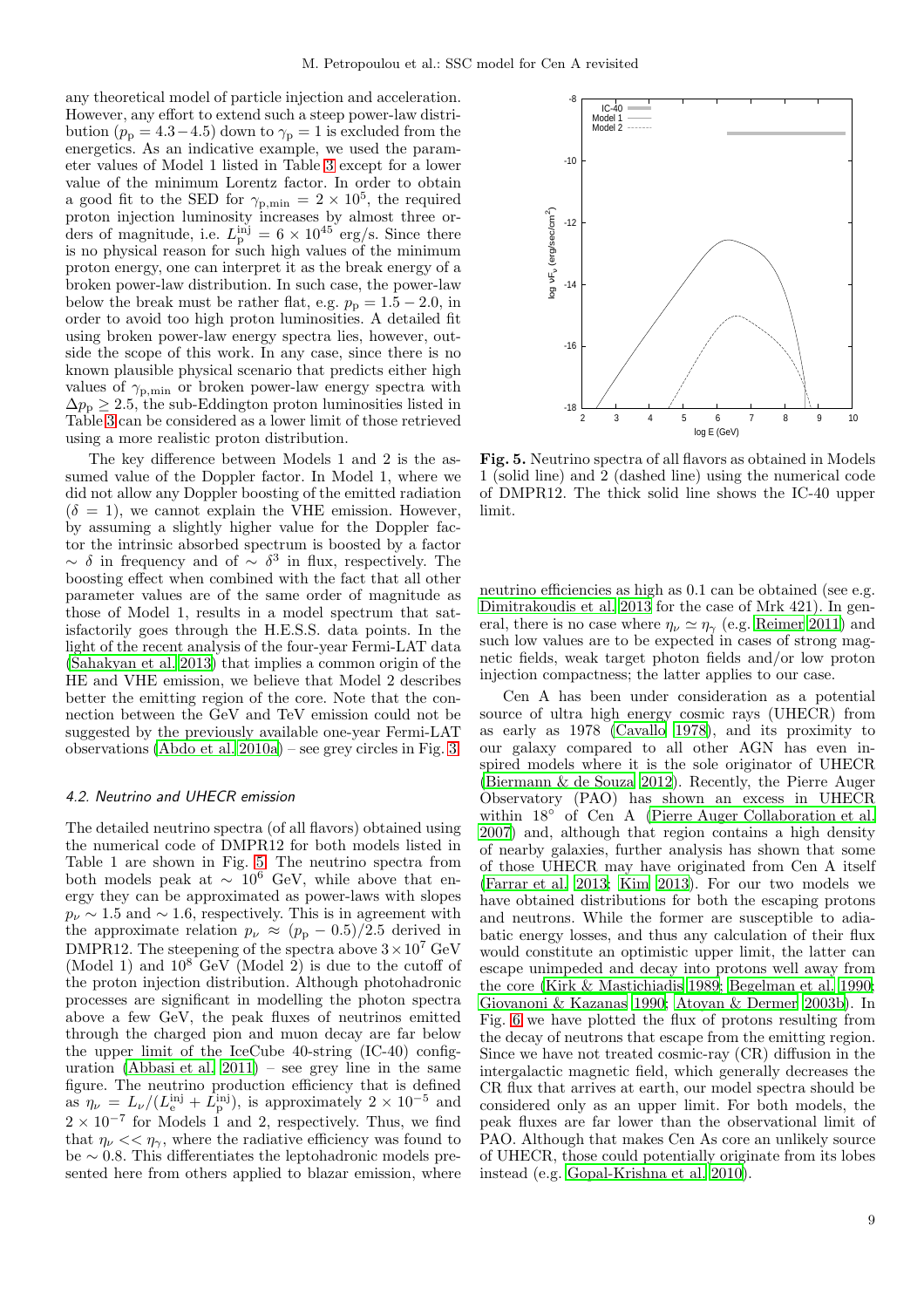

<span id="page-9-0"></span>Fig. 6. High energy proton spectra resulting from the neutron decay as obtained in Models 1 (solid line) and 2 (dashed line) without taking into account the effects of diffusion in the intergalactic magnetic field. The UHECR spectrum as observed by Auger [\(The Pierre Auger Collaboration et al. 2011\)](#page-11-8), HiRes-I [\(High Resolution Fly'S Eye Collaboration et al. 2009\)](#page-10-58) and Telescope Array [\(Abu-Zayyad et al. 2013](#page-10-59)) is overplotted with black open triangles, grey filled circles and black filled squares, respectively.

### 5. Summary/Discussion

One-zone SSC models for AGN emission have been widely used to fit, with varying degrees of success, the SED of blazars. The discovery of high energy emission from another class of AGN, i.e. that of radio galaxies, poses new challenges to these models: if radio galaxies are misaligned blazars, then the observed emission should come from a region moving with a relatively large angle with respect to our line-of-sight. This implies a rather small value for the Doppler factor that, for a given flux level of the source, can be compensated only by a large value of the so-called electron compactness parameter.

It is well known that sources with high electron, and consequently high photon compactnesses, are subject to strong Compton scattering. This usually leads to higher order generations of SSC, while, in extreme conditions it might lead to the 'Compton catastrophe'. As clearly these conditions are not apparent in the MW spectra of radio galaxies, one could, by reversing the above arguments, find limits on the parameters used to model the SED of these sources.

As an example, in the present paper we have attempted to fit the SED of the nearby radio galaxy Cen A, that has been observed both at GeV and TeV energies. Most researchers agree that the emitting source is characterized by a low value of the Doppler factor ( $\delta \simeq 1-3$ ). In order to show the relevance of the first and the second SSC components, we have calculated analytically in Section 2 the spectral luminosities at the peaks of these components. Under the assumption that all scatterings producing the first SSC component occur in the Thomson regime, i.e. a condition that can be easily satisfied in most of the relevant cases, we found that the SSC dominates synchrotron cooling whenever  $\ell_{\rm e}^{\rm inj} \geq \ell_{\rm B}/12$ , where  $\ell_{\rm e}^{\rm inj}$  and  $\ell_{\rm B}$  are the electron and magnetic compactnesses respectively. The calculation of the luminosity of the second SSC component is more complicated as scatterings occur in both the Thomson and Klein-Nishina regimes. However, adopting the oft used cut-off approximation for the latter, we were able to find a closed expression for the luminosity which, in addition, agrees well with numerical calculations – the same can be said for the other two components (i.e. synchrotron and first SSC) as evidenced by Table [1.](#page-4-0)

Using the relations described above as a stepping stone, we have obtained in Section 3 a fit to the SED of Cen A. Limiting the Doppler factors by neccessity to small values, we find that the one-zone SSC model can successfully fit the SED up to  $10^{23}$  Hz. At that frequency the peak of the second SSC component appears, which is then followed by a steep power-law segment due to Klein-Nishina effects. This causes, typical one-zone SSC modelling to fail at fitting the high energy observations of Cen A.

In order to fit the emission at frequencies above  $10^{23}$  Hz, we have introduced, in Section 4.1, a hadronic component which, we assume, is co-accelerated to high energies along with the leptonic one. Assuming that the two populations share the same characteristics, i.e. their injection powerlaws have the same slope and their maximum cutoffs are related to each other through a simple relation stemming from the Fermi acceleration processes, we found that acceptable fits to the SED of Cen A can be obtained for proton injection luminosities of the same order of magnitude as the electron one (see Table [3\)](#page-7-0). Interestingly enough, fits using  $\delta = 2$  can attribute the TeV observations to hadronic emission, while fits with  $\delta = 1$  fail to do so due to strong photon-photon attenuation.

In Section 4.1 we have also showed that  $\gamma_{p,\text{min}} \gg 1$  in order to obtain the required radiative efficiency of the photohadronic interactions under the assumption of a steep power-law distribution for protons and the requirement of a sub-Eddington proton injection luminosity. On the one hand, such high values of  $\gamma_{p,min}$  may be interpreted as the break energy of a broken-power law at injection. On the other hand, one could, in principle, reconcile the hypothetical low values of  $\gamma_{p,\text{min}}$  and the high values of  $L_p^{\text{inj}}$  by considering also as targets for photohadronic interactions external photon fields, such as diffuse and/or line emission from the Broad Line Region (BLR). In the case of Cen A, however, the lack of strong broad emission lines implies that these photon fields are negligible [\(Alexander et al. 1999;](#page-10-60) [Chiaberge et al. 2001\)](#page-10-3). Another possible photon target field could be the mid-IR radiation that is believed to be associated with cool dust in the nuclear region of Cen A (e.g. [Karovska et al. 2003\)](#page-10-61). For the observed fluxes, which range from 1 to 100 Jy [\(Israel 1998;](#page-10-0) [Karovska et al. 2003\)](#page-10-61), the number density of mid-IR photons as measured in the rest frame of the high-energy emitting region is by many orders of magnitude lower than that of the internally produced synchrotron photons. Thus, incorporating the IR photon field in the calculations presented here would not lower the requirement of high proton luminosities.

The consideration of relativistic protons in the emitting region is inevitably related to the neutrino emission, since proton interactions with the photon fields present in the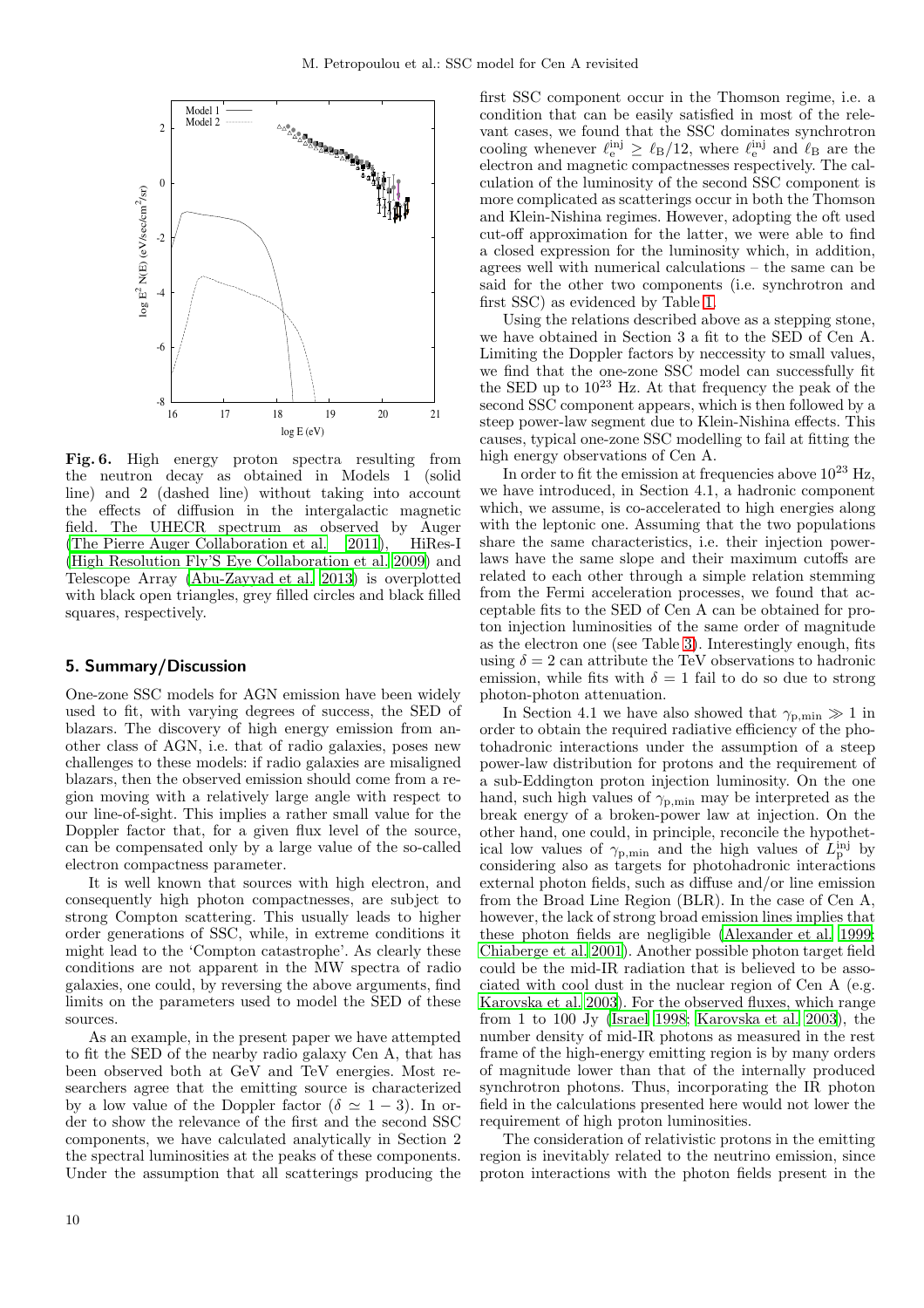source result in charged meson production. In Section 4.2 we have presented the neutrino spectra calculated for both our models. For the employed parameters the efficiency of pion production is very low and this can also be seen at the low peak neutrino fluxes which are by many orders of magnitude below the IceCube upper limit.

Furthermore, high energy neutrons resulting from photopion interactions are an effective means of facilitating proton escape from the system, as they are unaffected by its magnetic field and their decay time is long enough to allow them to escape freely before reverting to protons (e.g. [Kirk & Mastichiadis 1989;](#page-10-53) [Begelman et al. 1990](#page-10-54)). A further advantage is that they are unaffected by adiabatic energy losses that the protons may sustain in the system as it expands (Rachen & Mészáros 1998). Those effects make them excellent candidates of UHE protons. For our model parameters, i.e. steep injection proton spectra and small values of the Doppler factor, the obtained proton distributions peak in the range  $10^{16} - 10^{17}$  eV, where the effects of CR diffusion in the intergalactic magnetic field cannot be neglected. Since in the present work we have not treated CR diffusion, our results should be considered as an upper limit. Still, these are well below the observed CR flux at such energies. In the light of recent results suggesting Cen A to be the origin of some UHECR events observed by PAO [\(Farrar et al.](#page-10-51) [2013](#page-10-51); [Kim 2013\)](#page-10-52) and our model results, the core of Cen A cannot be the production site of UHECR.

Our analysis has shown that Cen A can be explained by means of a leptohadronic model as was the case of Mrk 421 [\(Mastichiadis et al. 2013](#page-10-63)). However, contrary to that source, a one zone SSC model fails to reproduce the SED of Cen A mainly due to complications arising from the appearance of the second SSC component. Although this feature has been overlooked by many researchers it may play a crucial role in fitting the SEDs of radio galaxies, as these require high electron luminosities, making the conditions very favourable for its appearance.

# Acknowledgements

We would like to thank the referee Dr. Markus Böttcher for his suggestions and for pointing out several misprints in the manuscript. This research has been co-financed by the European Union (European Social Fund ESF) and Greek national funds through the Operational Program "Education and Lifelong Learning" of the National Strategic Reference Framework (NSRF) - Research Funding Program: Heracleitus II. Investing in knowledge society through the European Social Fund. EL acknowledges financial support from the thales project 383549 that is jointly funded by the European Union and the Greek Government in the framework of the programme "Education and lifelong learning".

## References

- <span id="page-10-45"></span>Abbasi, R., Abdou, Y., Abu-Zayyad, T., et al. 2011, ApJ, 732, 18
- <span id="page-10-21"></span>Abdo, A. A., Ackermann, M., Ajello, M., et al. 2009a, ApJ, 699, 31
- <span id="page-10-20"></span>Abdo, A. A., Ackermann, M., Ajello, M., et al. 2009b, ApJ, 707, 55
- <span id="page-10-22"></span><span id="page-10-9"></span>Abdo, A. A., Ackermann, M., Ajello, M., et al. 2010a, ApJ, 719, 1433 Abdo, A. A., Ackermann, M., Ajello, M., et al. 2010b, Science, 328, 725
- <span id="page-10-59"></span>Abu-Zayyad, T., Aida, R., Allen, M., et al. 2013, ApJ, 768, L1
- <span id="page-10-8"></span>Aharonian, F., Akhperjanian, A. G., Anton, G., et al. 2009, ApJ, 695, L40
- <span id="page-10-25"></span>Aleksić, J., Alvarez, E. A., Antonelli, L. A., et al. 2012, A&A, 542, A100
- <span id="page-10-60"></span>Alexander, D. M., Hough, J. H., Young, S., et al. 1999, MNRAS, 303, L17
- <span id="page-10-41"></span>Atoyan, A. M. & Dermer, C. D. 2003a, ApJ, 586, 79
- <span id="page-10-56"></span>Atoyan, A. M. & Dermer, C. D. 2003b, ApJ, 586, 79
- <span id="page-10-17"></span>Begelman, M. C., Fabian, A. C., & Rees, M. J. 2008, MNRAS, 384,  $\tilde{L}19$
- <span id="page-10-54"></span>Begelman, M. C., Rudak, B., & Sikora, M. 1990, ApJ, 362, 38
- <span id="page-10-49"></span>Biermann, P. L. & de Souza, V. 2012, ApJ, 746, 72
- <span id="page-10-30"></span>Bloom, S. D. & Marscher, A. P. 1996, ApJ, 461, 657
- <span id="page-10-29"></span>Blumenthal, G. R. & Gould, R. J. 1970, Reviews of Modern Physics, 42, 237
- <span id="page-10-16"></span>Böttcher, M. & Chiang, J. 2002, ApJ, 581, 127
- <span id="page-10-18"></span>Böttcher, M., Reimer, A., & Marscher, A. P. 2009, ApJ, 703, 1168
- <span id="page-10-44"></span>Böttcher, M., Reimer, A., Sweeney, K., & Prakash, A. 2013, ApJ, 768, 54
- <span id="page-10-48"></span>Cavallo, G. 1978, A&A, 65, 415
- <span id="page-10-14"></span>Celotti, A. & Ghisellini, G. 2008, MNRAS, 385, 283
- <span id="page-10-3"></span>Chiaberge, M., Capetti, A., & Celotti, A. 2001, MNRAS, 324, L33
- <span id="page-10-37"></span><span id="page-10-19"></span>Costamante, L., Aharonian, F., Buehler, R., et al. 2009, ArXiv e-prints Dimitrakoudis, S., Mastichiadis, A., Protheroe, R. J., & Reimer, A. 2012, A&A, 546, A120
- <span id="page-10-46"></span>Dimitrakoudis, S., Petropoulou, M., & Mastichiadis, A. 2013, submitted in Astroparticle Physics
- <span id="page-10-1"></span>Fanaroff, B. L. & Riley, J. M. 1974, MNRAS, 167, 31P
- <span id="page-10-51"></span>Farrar, G. R., Jansson, R., Feain, I. J., & Gaensler, B. M. 2013, J. Cosmology Astropart. Phys., 1, 23
- <span id="page-10-10"></span>Ferrarese, L., Mould, J. R., Stetson, P. B., et al. 2007, ApJ, 654, 186 Ghisellini, G., Celotti, A., Fossati, G., Maraschi, L., & Comastri, A.
- <span id="page-10-13"></span>1998, MNRAS, 301, 451
- <span id="page-10-23"></span>Giannios, D., Uzdensky, D. A., & Begelman, M. C. 2010, MNRAS, 402, 1649
- <span id="page-10-55"></span>Giovanoni, P. M. & Kazanas, D. 1990, Nature, 345, 319
- <span id="page-10-57"></span>Gopal-Krishna, Biermann, P. L., de Souza, V., & Wiita, P. J. 2010, ApJ, 720, L155
- <span id="page-10-28"></span>Gould, R. J. 1979, A&A, 76, 306
- <span id="page-10-36"></span>Hardcastle, M. J. & Croston, J. H. 2011, MNRAS, 415, 133
- <span id="page-10-6"></span>Hardcastle, M. J., Worrall, D. M., Kraft, R. P., et al. 2003, ApJ, 593, 169
- <span id="page-10-12"></span>Harris, G. L. H., Rejkuba, M., & Harris, W. E. 2010, PASA, 27, 457
- <span id="page-10-7"></span>Hartman, R. C., Bertsch, D. L., Bloom, S. D., et al. 1999, ApJS, 123, 79
- <span id="page-10-58"></span>High Resolution Fly'S Eye Collaboration, Abbasi, R. U., Abu-Zayyad, T., et al. 2009, Astroparticle Physics, 32, 53
- <span id="page-10-0"></span>Israel, F. P. 1998, A&A Rev., 8, 237
- <span id="page-10-31"></span>Jourdain, E., Bassani, L., Roques, J. P., et al. 1993, ApJ, 412, 586
- <span id="page-10-34"></span>Kachelrieß, M., Ostapchenko, S., & Tomàs, R. 2010, PASA, 27, 482
- <span id="page-10-61"></span>Karovska, M., Marengo, M., Elvis, M., et al. 2003, ApJ, 598, L91
- <span id="page-10-52"></span>Kim, H. B. 2013, ApJ, 764, 121
- <span id="page-10-53"></span>Kirk, J. G. & Mastichiadis, A. 1989, A&A, 213, 75
- <span id="page-10-24"></span>Konopelko, A., Mastichiadis, A., Kirk, J., de Jager, O. C., & Stecker, F. W. 2003, ApJ, 597, 851
- <span id="page-10-26"></span>Lefa, E. & Mastichiadis, A. 2013, to be submitted
- <span id="page-10-33"></span>Lenain, J.-P., Boisson, C., Sol, H., & Katarzyński, K. 2008, A&A, 478, 111
- <span id="page-10-11"></span>Majaess, D. 2010, Acta Astron., 60, 121
- <span id="page-10-42"></span>Marconi, A., Pastorini, G., Pacini, F., et al. 2006, A&A, 448, 921
- <span id="page-10-32"></span>Marconi, A., Schreier, E. J., Koekemoer, A., et al. 2000, ApJ, 528, 276
- <span id="page-10-27"></span>Mastichiadis, A. & Kirk, J. G. 1995, A&A, 295, 613
- <span id="page-10-15"></span>Mastichiadis, A. & Kirk, J. G. 1997, A&A, 320, 19
- <span id="page-10-63"></span>Mastichiadis, A., Petropoulou, M., & Dimitrakoudis, S. 2013, MNRAS, 434, 2684
- <span id="page-10-39"></span>Mastichiadis, A., Protheroe, R. J., & Kirk, J. G. 2005, A&A, 433, 765 Morganti, R., Fosbury, R. A. E., Hook, R. N., Robinson, A., &
- <span id="page-10-40"></span><span id="page-10-2"></span>Tsvetanov, Z. 1992, MNRAS, 256, 1P Mücke, A., Engel, R., Rachen, J. P., Protheroe, R. J., & Stanev, T.
- 2000, Computer Physics Communications, 124, 290
- <span id="page-10-43"></span>Neumayer, N. 2010, PASA, 27, 449
- <span id="page-10-4"></span>Padovani, P. & Urry, C. M. 1990, ApJ, 356, 75
- <span id="page-10-5"></span>Padovani, P. & Urry, C. M. 1991, ApJ, 368, 373
- <span id="page-10-50"></span>Pierre Auger Collaboration, Abraham, J., Abreu, P., et al. 2007, Science, 318, 938
- <span id="page-10-38"></span>Protheroe, R. J. & Johnson, P. A. 1996, Astroparticle Physics, 4, 253 Rachen, J. P. & Mészáros, P. 1998, Phys. Rev. D, 58, 123005
- <span id="page-10-62"></span><span id="page-10-47"></span>Reimer, A. 2011, in AGN Physics in the CTA Era (AGN 2011)
- <span id="page-10-35"></span>Reynoso, M. M., Medina, M. C., & Romero, G. E. 2011, A&A, 531,